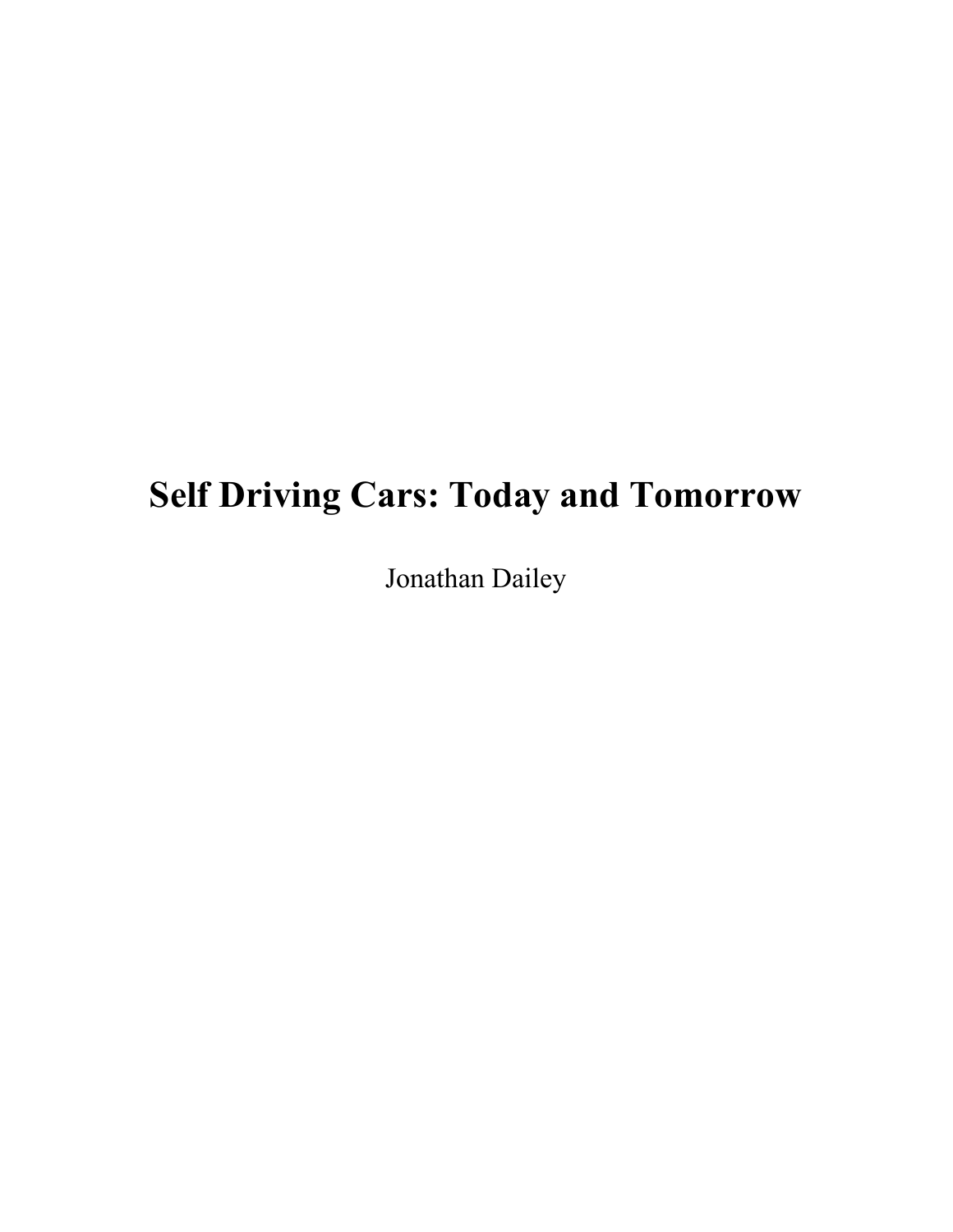## **Table of Contents**

- 1. Introduction
	- a. Introduction
	- b. The Purpose of This Project
	- c. Automation
- 2. Self-Driving Cars: Today and Tomorrow
	- a. History of Self-Driving Cars
	- b. Benefits of Self-Driving Vehicles
	- c. Current State of Technology
	- d. Current State of Laws & Regulation
- 3. Ethical Dilemmas of Driverless Cars
	- a. The Trolley Problem
	- b. Terrorism, Crime, and Hacking
- 4. Impact on Business & Labor
	- a. Horse Displacement Theory
	- b. The Transportation Industry
	- c. Projections for an Automated Future
- 5. Conclusion
	- a. The Power of Human Adaptability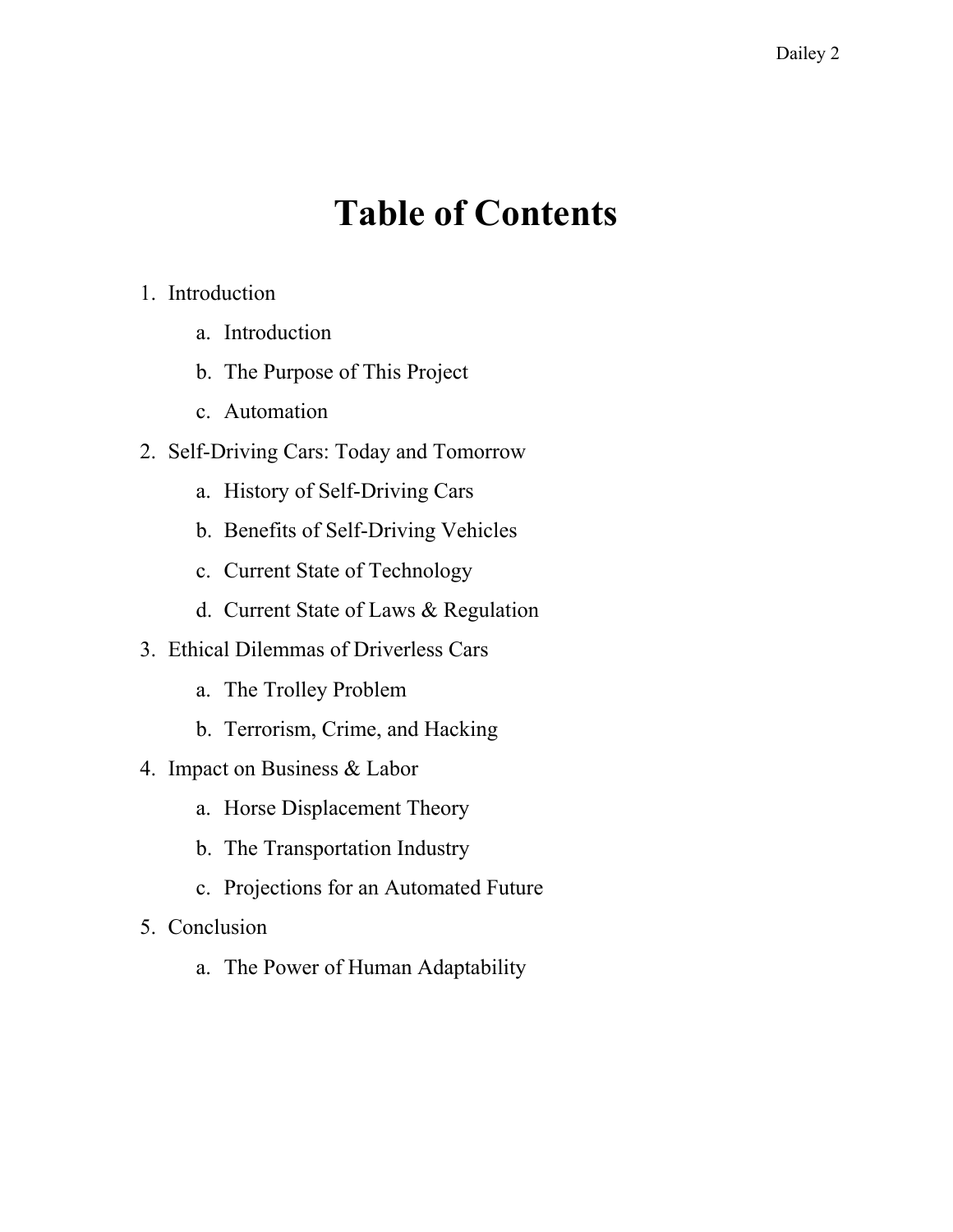### **Introduction**

The automobile as we know it was first available on the market in 1886, when Karl Benz invented the Benz Patent Motorwagen.<sup>1</sup> However, it was not until 1908, when Henry Ford released the Model T into the world, that the world saw a complete transformation in the way humans used transportation, and the industry was changed forever.<sup>2</sup> Since the release of the Model T, the automobile has had many iterative upgrades, but nothing quite like the transformation that the Model T itself had sparked. That can change, however, with the invention of the completely autonomous vehicle. It is entirely possible for self-driving cars to hit the market within a decade, but the purpose of this project is to discuss the ethical and economical ramifications of that future.

Autonomous cars are defined cars able to operate without a human driver controlling them. Autonomy in cars has been prototyped since as early as the  $1980s<sup>3</sup>$ , however not until recent years have autonomous vehicles been tested intensively on real roads shared with normal drivers. Automobile businesses now believe that car autonomy can be a big selling point for their vehicles, and many are racing to be the first to bring true autonomy to the market.<sup>4</sup>

Automation is not a new concept, and has been steadily growing alongside the growth of technology. Automated elevators were invented at the beginning of the 20th century, for example. However, the invention of autonomous devices, and the acceptance of autonomy are two different things. It took nearly 50 years for autonomous elevators to become commonplace,

<sup>1</sup> https://www.mercedes-benz.com/en/mercedes-benz/classic/history/benz-patent-motor-car/

<sup>2</sup> https://www.history.com/topics/model-t

<sup>3</sup> http://www.computerhistory.org/atchm/where-to-a-history-of-autonomous-vehicles/

<sup>4</sup> https://www.wired.com/2017/05/mapped-top-263-companies-racing-toward-autonomous-cars/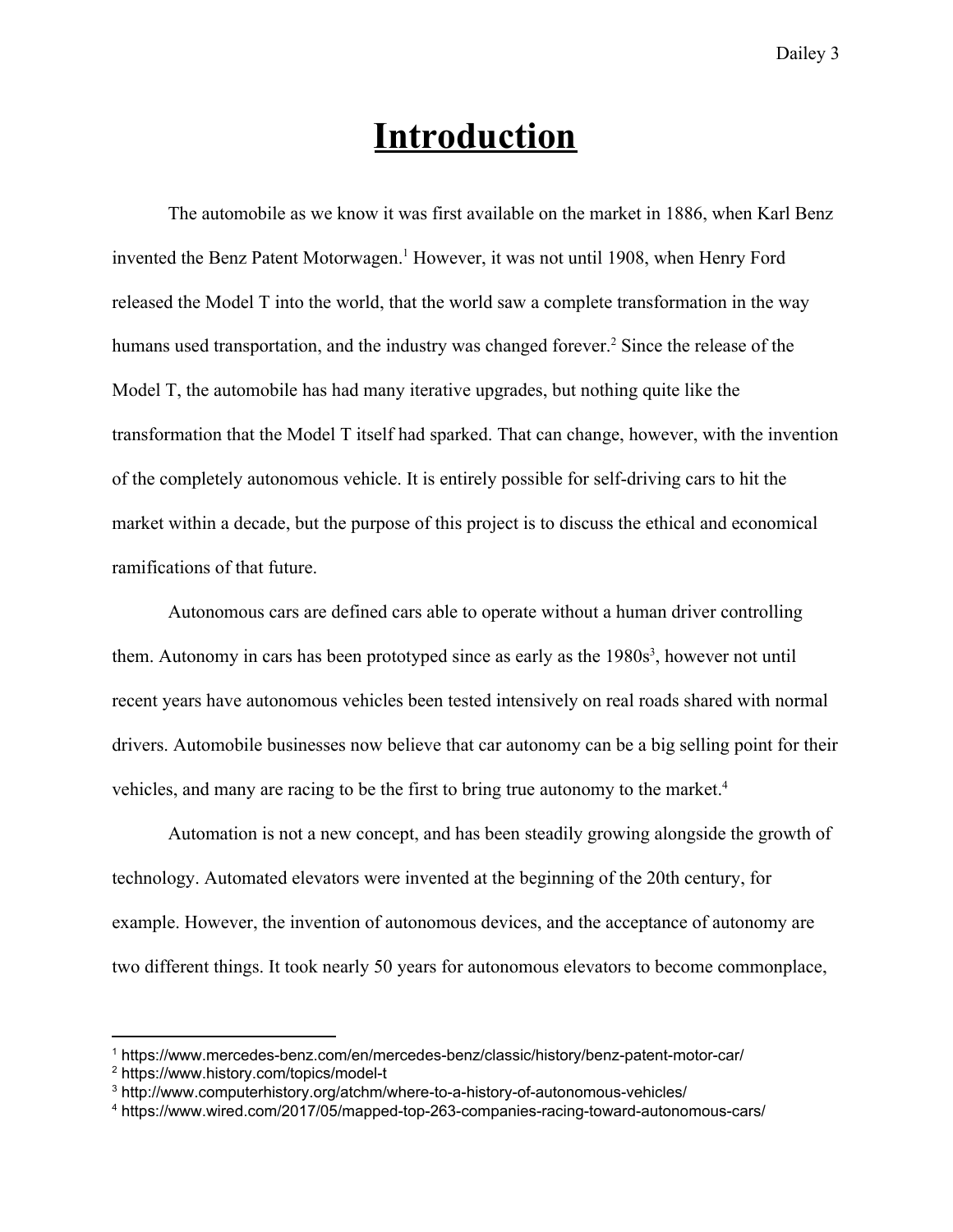but now manual elevators are practically nonexistent, as is the profession that relied on them, elevator operators.

#### The Purpose of This Project

Completely autonomous cars could require major shifts of daily life for humanity, some of which many may not even realize at this point in time. There are countless obstacles and factors that go into automation and driverless cars that humanity will have to face. These technological advancements have the potential to both benefit and harm humanity, so it is important to be cautious. This project is not a deep dive into the technical specifications and engineering of driverless cars, but a look into what effect they may have on society, both now and in the future.

There is far more to allowing autonomous vehicles than simply overcoming the technological barriers. There will be regulatory, cultural, and ethical problems that must all be addressed first, even if the technology is already there for full automation. Some vehicles, such as planes, are already very close to full automation. But to remove the pilot from the plane for commercial flights, even if full automation is reached, would take some drastic cultural faith in the technology. Even if only as a safeguard, humans are still able to take control of the vast majority of vehicles. This will not change until not only the technological, but all issues of automation are worked out.

The issues of automation, as well as its advantages, will be made clear in this paper. The focus will be on autonomous vehicles, as this category of automation is one of the most likely to affect a vast amount of people in the very near future. Driverless cars in particular, have the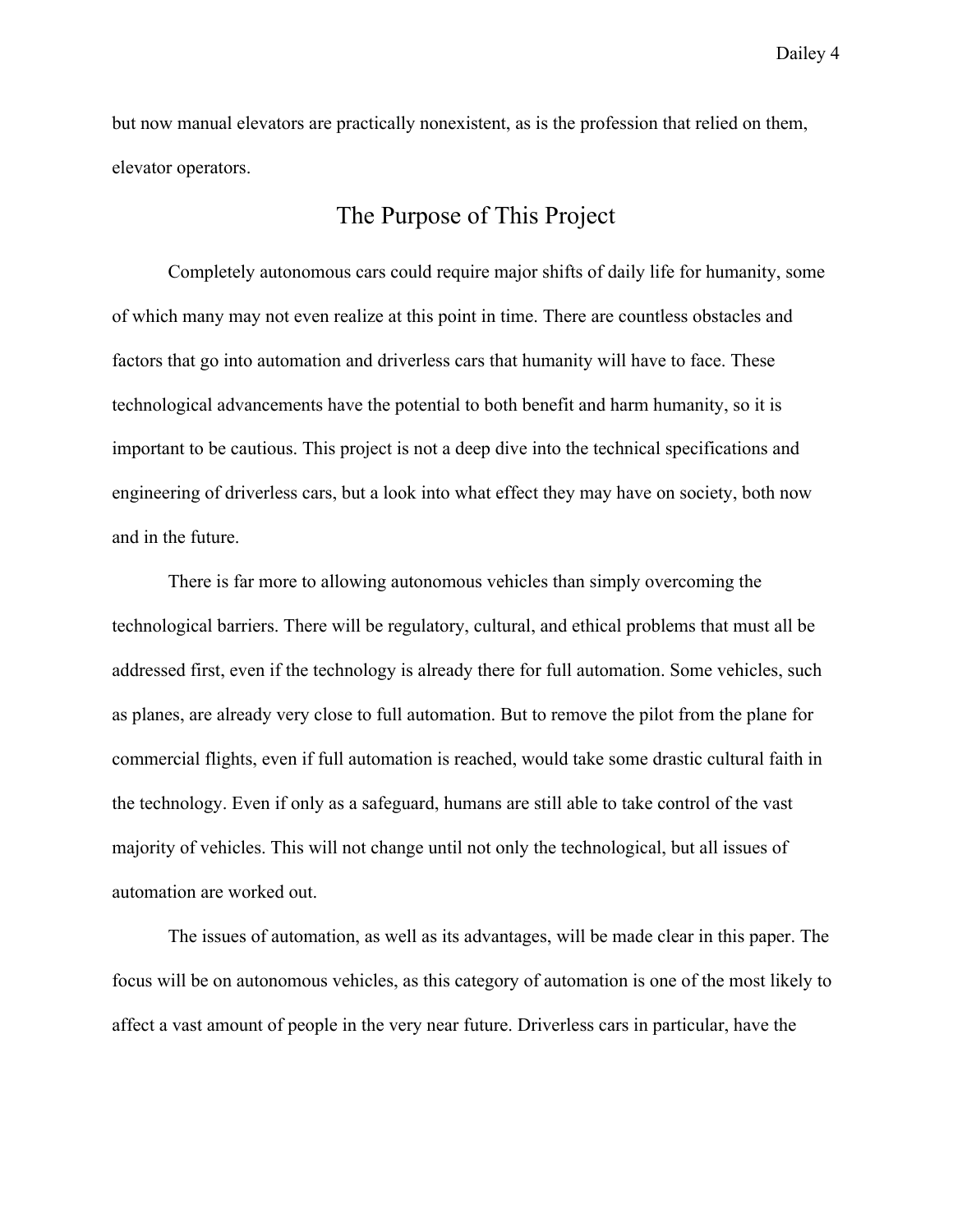potential to completely change the transportation industry forever, possibly as much as the original automobile changed transportation in its own right.

#### Automation

Automation is the technique of making an apparatus, a process, or a system operate automatically, and in the place of human labor.<sup>5</sup> There have been countless examples in history of automation completely changing the way humans operate. Machines have taken over a lot of functions within a business that were traditionally held by humans, but with the rise of the information age, automation may be utilized at an extremely fast rate.

The Automated Teller Machine, more commonly known as the ATM, is a prime example of recent automation that has completely changed the way society operates. People can now manage, withdraw, and deposit from their bank accounts via the use of this mechanical machine that contains money. No longer are the days that require someone to talk to bank teller to access their money. ATMs could do the job better, faster, and cheaper than humans could. These functions can now be done independent of not only human interaction, but the banks themselves as well. ATMs are used in many places where consumer business is located. Restaurants, gas stations, shopping malls, and even most college campuses have ATMs available and can be used at any time unlike the traditional restriction of withdrawing within a bank's business hours.

Automation of the future, however, will not be focused on only mechanical automation. With the advent of Artificial Intelligence, the theory and development of computer systems able to perform tasks that normally require human intelligence, many jobs can be automated without

<sup>5</sup> https://www.isa.org/about-isa/what-is-automation/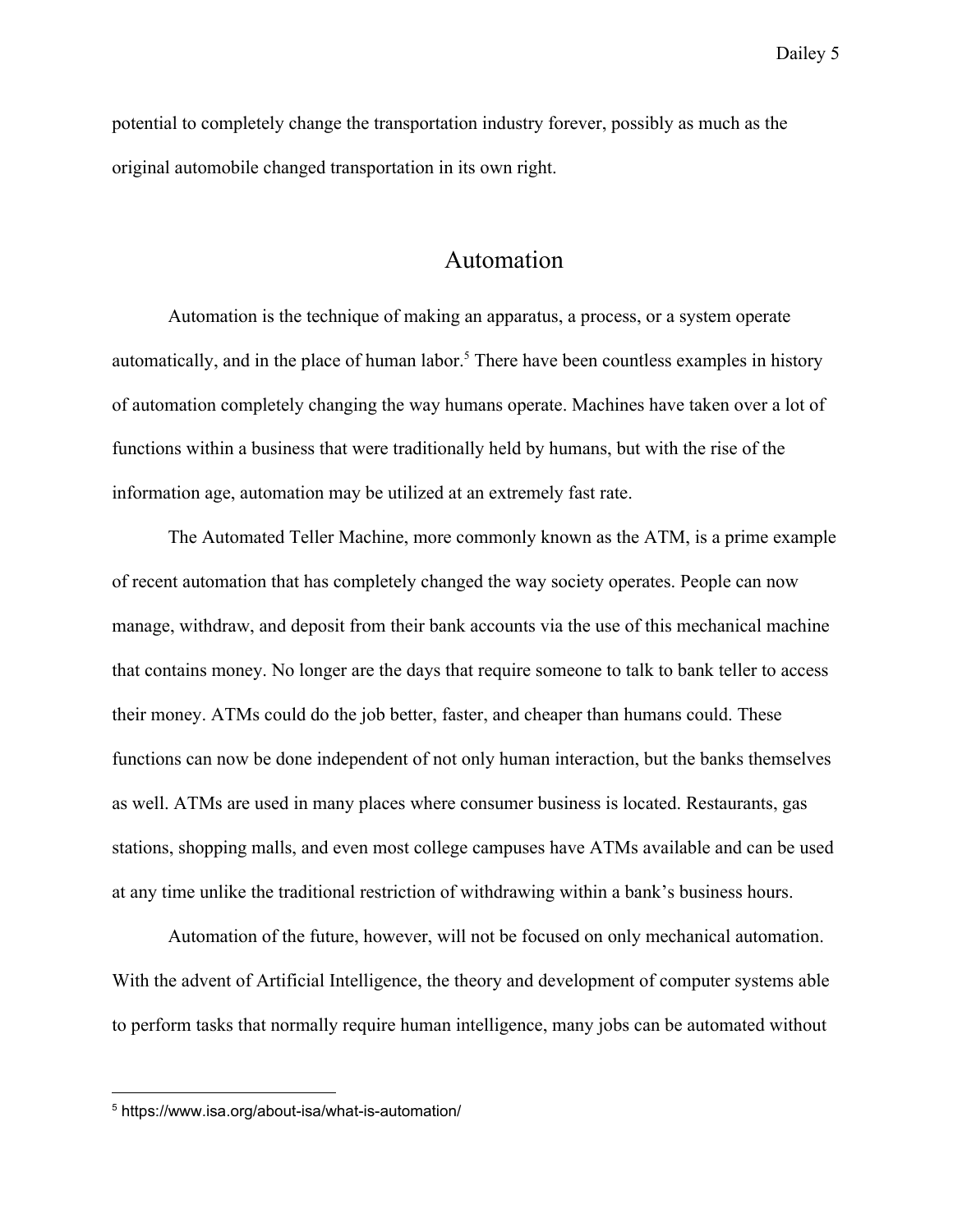human interaction necessary as well, including functions necessary for driverless cars. Artificial Intelligence is its own huge societal concern that needs to be considered, but it goes hand-in-hand with modern automation. Many tasks and jobs that can be automated in the modern age will be done so via Artificial Intelligence automating a thinking process traditionally done by a human. Driverless cars are not using a rail system to keep themselves on a certain path, they have to be adaptive to any situation that might occur on the road, and to do that the car must have the driving intelligence of at least human-level.

Software automation already plays a big role in today's technological world, but that will continue to improve as well. For example, the Stock Market is now largely ruled by trading bots, called "Quants", which manage quantitative funds via computerized systematic trading strategies. These bots are now accounting for the majority of the stock market volume, and have accounted for up to 61% of trading. <sup>6</sup>

Not only can the jobs of day traders be automated by software, but many white collar jobs can be automated as well. When people think of automation, it is common to think of kiosks replacing fast food workers, but the reality is that companies see a bigger return on investment by automating expensive labor. In Japan, Fukoku Mutual Life Insurance has replaced 30 of its medical insurance claims representatives with an AI system based on IBM's "Watson Explore".<sup>7</sup> Insurance underwriting, financial analysis, inventory management, and more tasks currently performed by white-collar workers are now able to be automated with software, and often, much cheaper.

7

<sup>6</sup> http://www.investopedia.com/news/how-robots-rule-stock-market-spx-djia/

https://www.theguardian.com/technology/2017/jan/05/japanese-company-replaces-office-workers-artificial -intelligence-ai-fukoku-mutual-life-insurance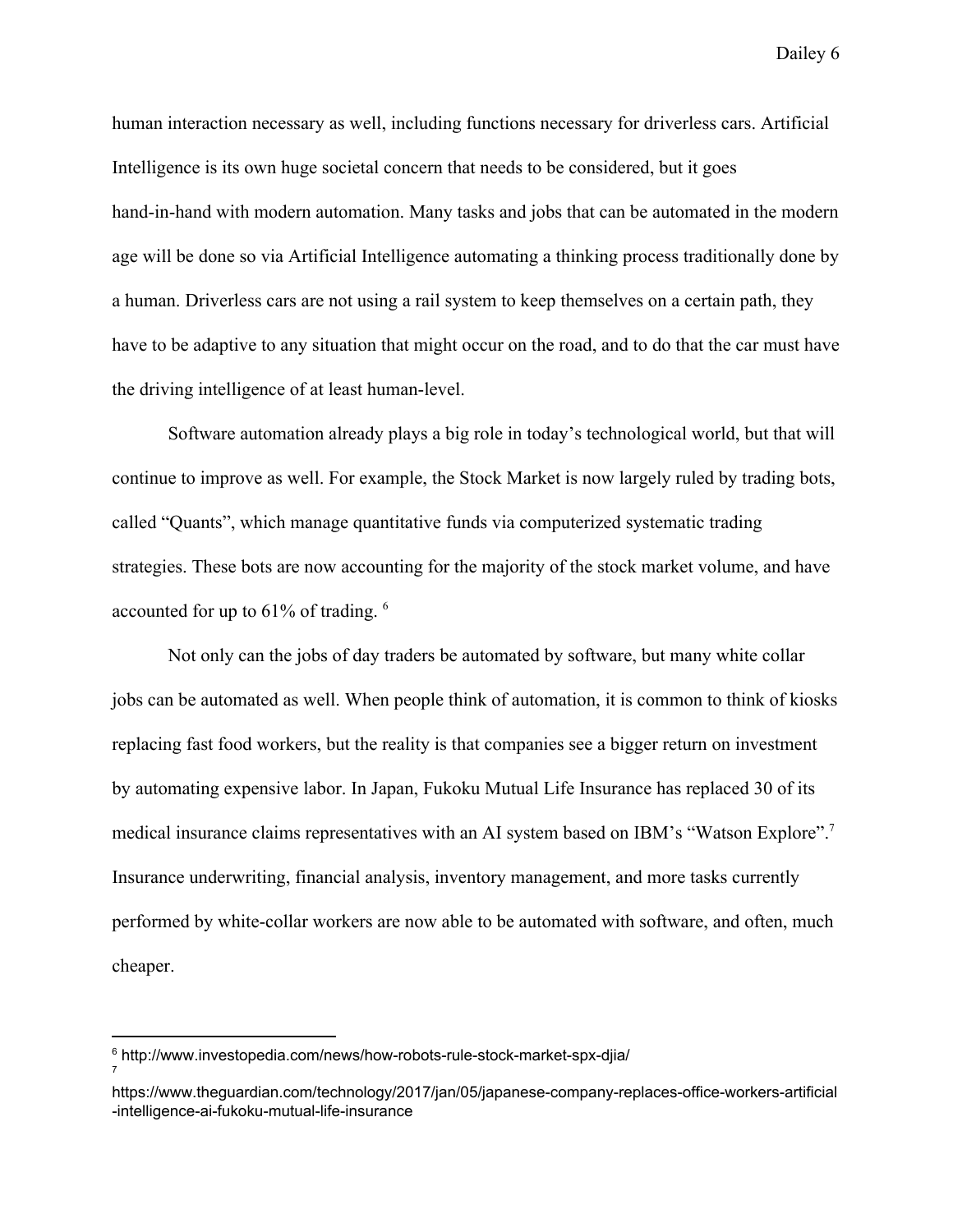### **Self-Driving Cars: Today and Tomorrow**



### History of Driverless Cars

The idea of driverless cars as we know them has been the work of Science Fiction since the 1930s. It was not until 1939 when renowned designer Norman Bel Geddes introduced the Futurama exhibit for the 1939 World's Fair, where the concept exploded into popularity and the general populace was able to see the potential of what driverless cars could offer. A more personal system than railways, with the same benefit of not needing to manage the operation of the vehicle while one reaches their destination. The original concept at the World Fair was, however, similar to a railway because the concept was for cars to operate like normal until the driver shifts into "trench-like lanes that would keep cars apart in their own tracks". This was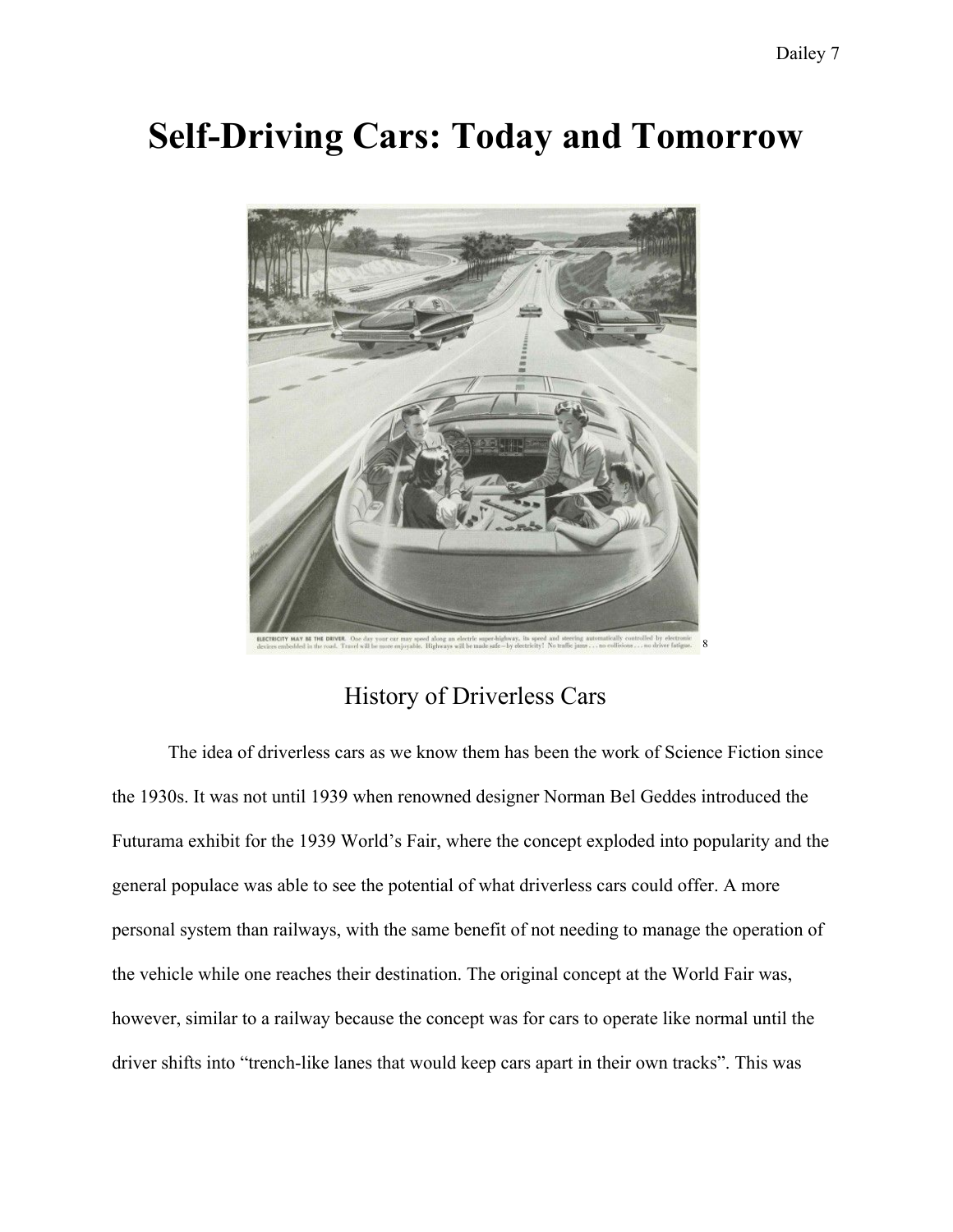before technology was near powerful enough to offer a car that could make its own decisions, but it could operate along a path like a railway can fairly easily on its own. Related early ideas for driverless cars involved "magnetic trails built into the road's surface" or "train-like rails engaging hidden steel wheels on the inside of each tire". <sup>8</sup>

While the methods used to achieve driverless cars are changing today, the principle is the same: An automated way to travel with a car without human operation. The problem with these early envisionments of the driverless car is that they required smart highways, and would have to be driven manually everywhere else. With no ability for the car to detect traffic lights, stop signs, or even pedestrians in its path, driverless cars of the era were basically envisioned to be hybrid trains.

GM and RCA did some testing during the 1950s, creating "automated highway prototypes with radio control for speed and steering", while magnets in the car tracked a steel cable embedded in the road. The first tests for driverless cars showed that the idea was certainly possible, and the technology for a rail-like driverless experience was within the realm of possibility. However, these early designs required much more public support than what was possible at the time. For this way of driverless cars to exist, there would have to be a massive public infrastructure overhaul, the likes of which has never happened in any country to this day.

Because the limitations of public support would not feasibly allow smart highways to be implemented anytime in the near future, by the 1960's, the enthusiasts for Artificial Intelligence began to change the interpretation for a driverless car from a smart highway system, to a smart automobile system. Using artificial intelligence, the car could sense its environment, process

<sup>&</sup>lt;sup>8</sup> http://www.computerhistory.org/atchm/where-to-a-history-of-autonomous-vehicles/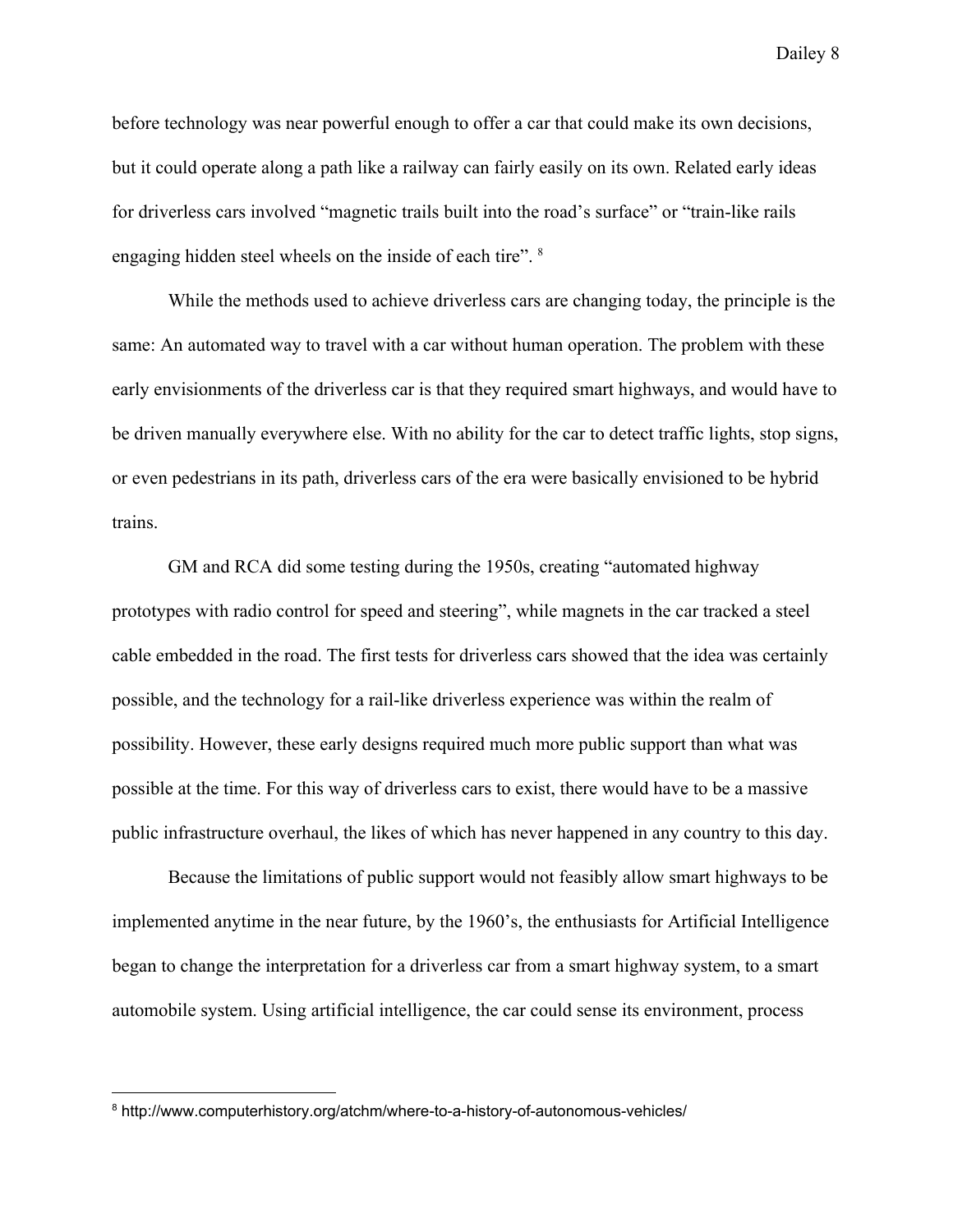what was happening, and finally react with appropriate movement. None of this would require massive infrastructure overhauls, and the driverless car could be used in more ways besides just on select railed down highways. A system could be conceived to make turns, stop at stop signs, and brake for pedestrians. It was far away during the 1960's, but technology was increasing so rapidly that people realized it was indeed possible.



Benefits of Self-Driving Cars

Self-driving vehicles could be a major convenience in day-to-day life, but there are a lot of benefits and positive impact that driverless cars could have on society that perhaps are not so obvious. While they do not come without drawbacks, it is worth it to do a deep dive into strictly the benefits of a self-driving society before determining whether or not the drawbacks are so large they should impede on the technology's progress.

<sup>9</sup> https://www.youtube.com/watch?v=cdgQpa1pUUE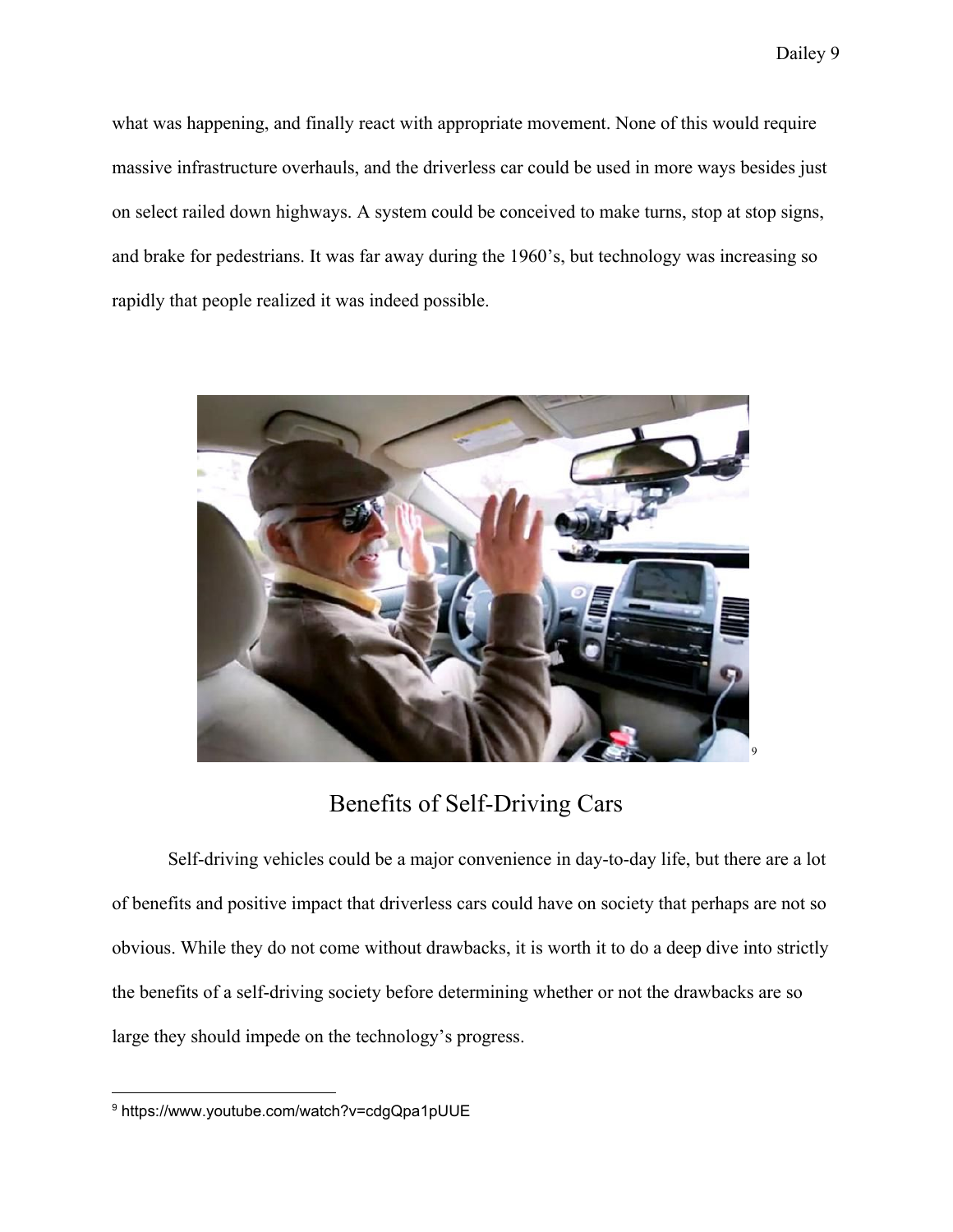Perhaps the greatest benefit to a self-driving society is the elimination of driver error. More than 30,000 die due to automobile collision every single year in the United States alone and driver error is the number one cause of those accidents, being a factor in 93% of all crashes. The Eno Center for Transportation estimates that if 90% of cars on the road in the United States were self-driving, then 21,700 lives would be saved every year, over 4 million fewer crashes would occur, and over 100 billion dollars of cost from crashes would be saved. If even just 10% of cars were self-driving, the study estimates that 211,000 fewer crashes would happen per year.  $10$  Cars that drive themselves cannot get tired, aggressive, or drunk like a human driver can. Alcohol impairment alone accounts for "nearly one-third (29%) of all traffic-related deaths in the United States".<sup>11</sup> A fully autonomous infrastructure could potentially stop  $93\%$  of accidents and for many people, the safety benefit alone makes the prospect of pursuing self-driving vehicles a worthy one.

The decreased risk of accidents leads itself to a second benefit of driverless cars: traffic efficiency. Driving, as it exists today, is very human in its execution. Traffic as it exists today is comprised of tailgating, speeding, randomly changing lanes, refusing to let people pass, and traffic accidents. With self-driving cars, most of these problems no longer exist. In fact, a study from the University of Illinois suggests that just one autonomous vehicle "can control the flow of at least 20 human-controlled vehicles around it, with substantial reductions in velocity standard deviation, excessive braking, and fuel consumption".<sup>12</sup> This research has shown that just one autonomous car in a pool of 20 vehicles reduces the standard deviation in speed of all the cars in a traffic jam by almost 50 percent, and the amount of sudden braking in vehicles from around

<sup>10</sup> https://www.enotrans.org/wp-content/uploads/AV-paper.pdf

<sup>&</sup>lt;sup>11</sup> https://www.cdc.gov/motorvehiclesafety/impaired\_driving/impaired-drv\_factsheet.html

<sup>12</sup> https://arxiv.org/pdf/1705.01693.pdf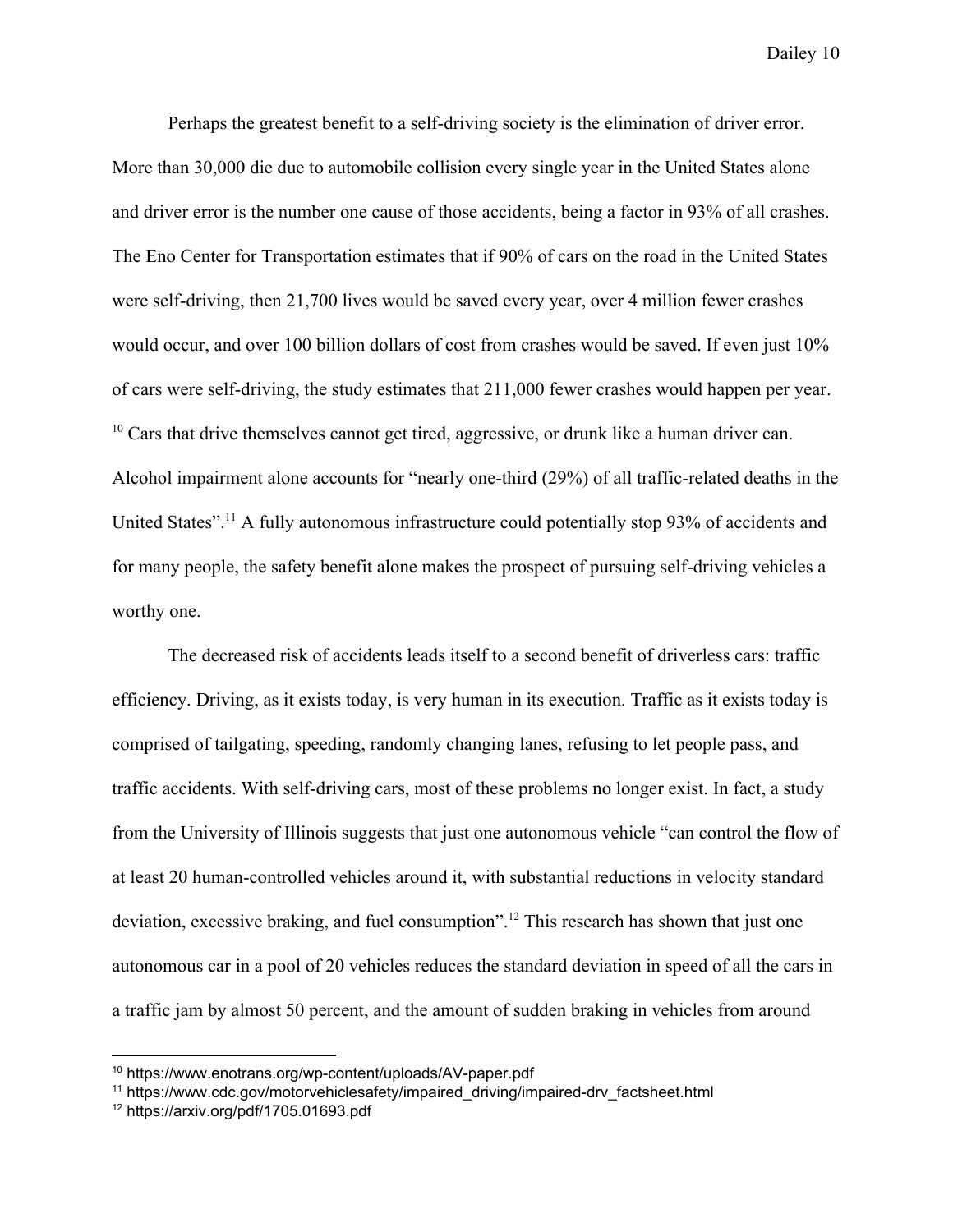nine per vehicle to at most 2.5 per vehicle. These tests were all done with low-level autonomy in the form of adaptive cruise control that already exists in many current day vehicles, and so the benefits of hands-free driving can be felt on the roads today. If every vehicle on the road were autonomous, then it is possible traffic would be almost nonexistent.

Another benefit that comes with increased traffic efficiency is increased fuel efficiency. Fuel efficiency is largely dependent on traffic as fuel use increases when cars have to adjust their speed very often as they do in traffic congestion. In the study conducted by University of Illinois testing the ability of a single autonomous car's influence on traffic, fuel consumption was also tested and studied. The results showed "up to 40% less fuel consumption" among all vehicles. This data is just with one autonomous vehicle in a pool of 20, meaning that if every vehicle on the highway was nearly always at the same speed then there is room for that fuel efficiency to grow even further.<sup>11</sup> Less fuel used is better for the environment, requires less costs for drivers, and allow cars to drive further without needing to stop to refuel. The benefit of increased fuel efficiency is just as important as the decrease in traffic that self-driving cars could bring.

Driverless vehicles would also bring a lot of free time to its passengers. Because traffic would likely be severely decreased in a driverless society, the time to travel distances would likely be must shorter. Not only that, but time spent within the vehicle is no longer required to be spent driving. Commuters can now text and drive without danger. Telecommuters could potentially work from their vehicle and include their commute time as part of their hours worked. McKinsey & Company estimates that time saved by commuters every day "might add up globally to a mind-blowing one billion hours- equivalent to twice the time it took to build the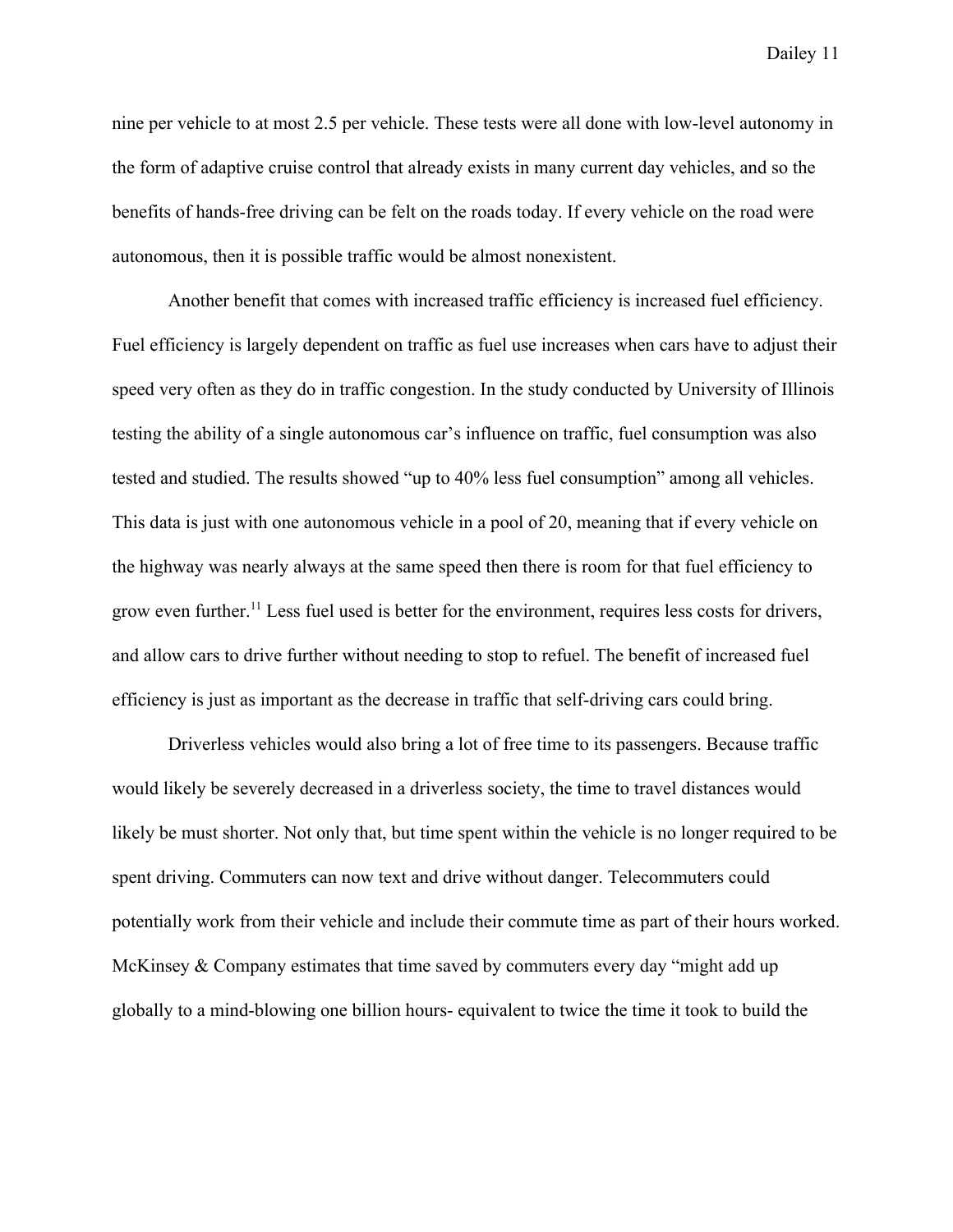Great Pyramid of Giza".<sup>13</sup> There are many uses and productivity opportunities for the time people spend on driving every day, and perhaps in a driverless society, those opportunities can be utilized.

Driverless cars can also increase mobility and ease of transportation for everyone. While cars today require able-drivers, hence the need for a driver's license, driverless cars need no sort of restrictions on the passengers it drives. Blind, and disabled passengers can finally become mobile without the need for someone else to drive them. Children, and the elderly who do not possess the skills to drive themselves, can now use driverless vehicles without problem. Self-driving cars can ease the burden of transportation for a large number of people. One may not even need a car themself, as driverless cars would undoubtedly affect the ride-sharing and taxi industries. Uber is already testing a self-driving line of vehicles as of  $2016$ .<sup>14</sup> Perhaps in the future one can have an uber driverless car come pick them up, and drop them off wherever they need, without any sort of human interaction. Maybe if it were this easy, even fewer people would feel a need to own cars when they could essentially rent automated transportation for any commute necessary. With today's cars being parked about 95% of the time<sup>15</sup>, it makes sense that a lot of people would no longer see the value in owning their own when driverless rentable cars can be driven to their location on call, pick them up, and drive them to any other location they need for a per-use fee.

13

https://www.mckinsey.com/industries/automotive-and-assembly/our-insights/ten-ways-autonomous-drivin g-could-redefine-the-automotive-world 14

https://www.bloomberg.com/news/features/2016-08-18/uber-s-first-self-driving-fleet-arrives-in-pittsburgh-t his-month-is06r7on

<sup>15</sup> http://fortune.com/2016/03/13/cars-parked-95-percent-of-time/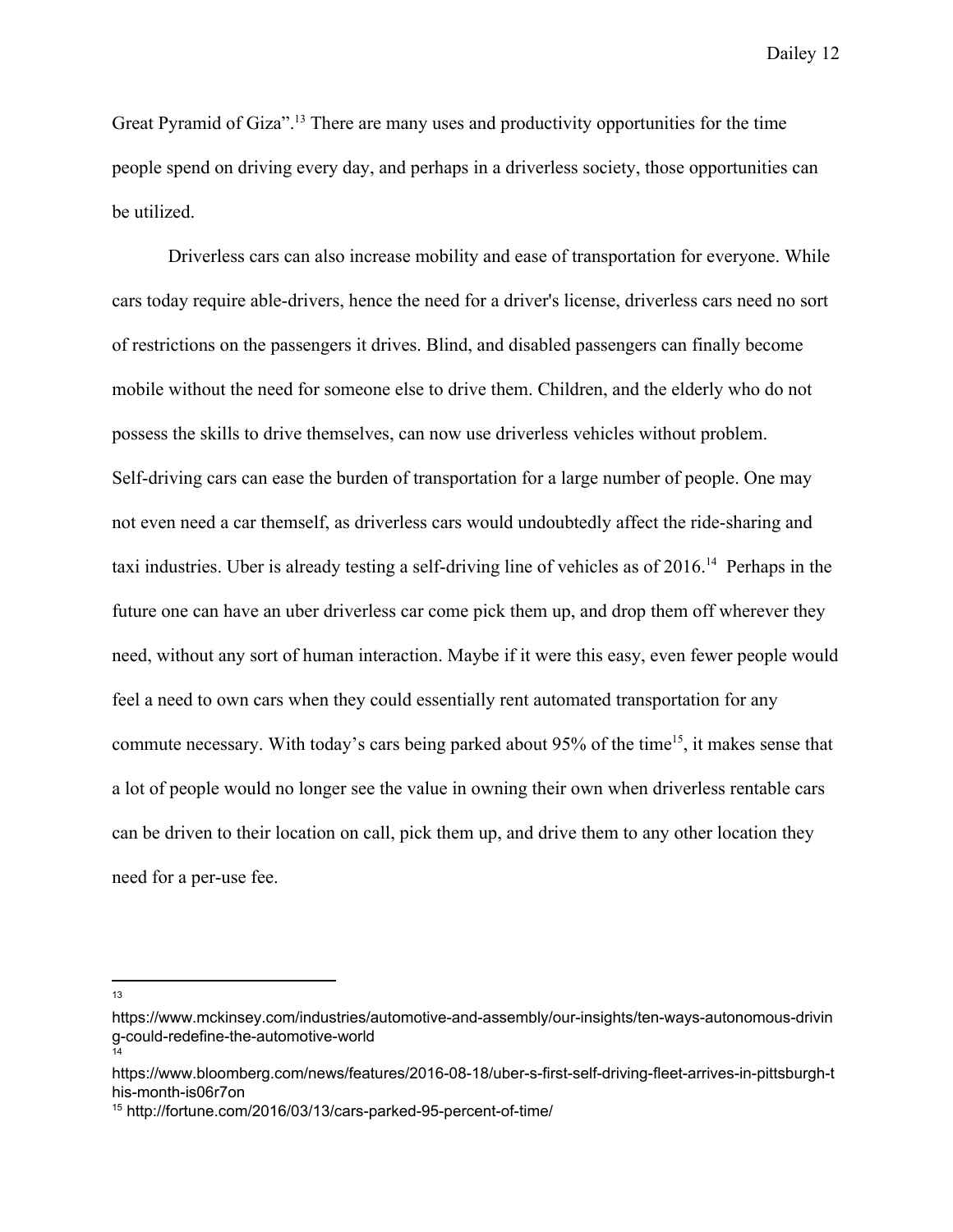One final benefit is that without the need for hardware traditionally used by a human driver, such as the steering wheel and pedals, cars can be fundamentally redesigned to fit a passenger's needs. Cars today are designed with the driver in mind first and foremost, but driverless cars of tomorrow will not need to be designed around the driver, and that leaves much more free reign for a more relaxing, or entertaining driverless experience. No longer does a car have to restrict from features that could be distracting to a human driver. A driverless car of the future could have any modern amenity one might find in a living room. And with the safety benefits of driverless cars causing accidents to be exceedingly rare, a driverless society would likely no longer require a need for seat belts, and allow for full movement around the cabin in perfect conditions, much like passenger air transportation today.



<sup>16</sup> http://readwrite.com/2014/02/20/concept-driverless-car-rinspeed-xchange/#awesm=~oxd5xS1q3wIRSU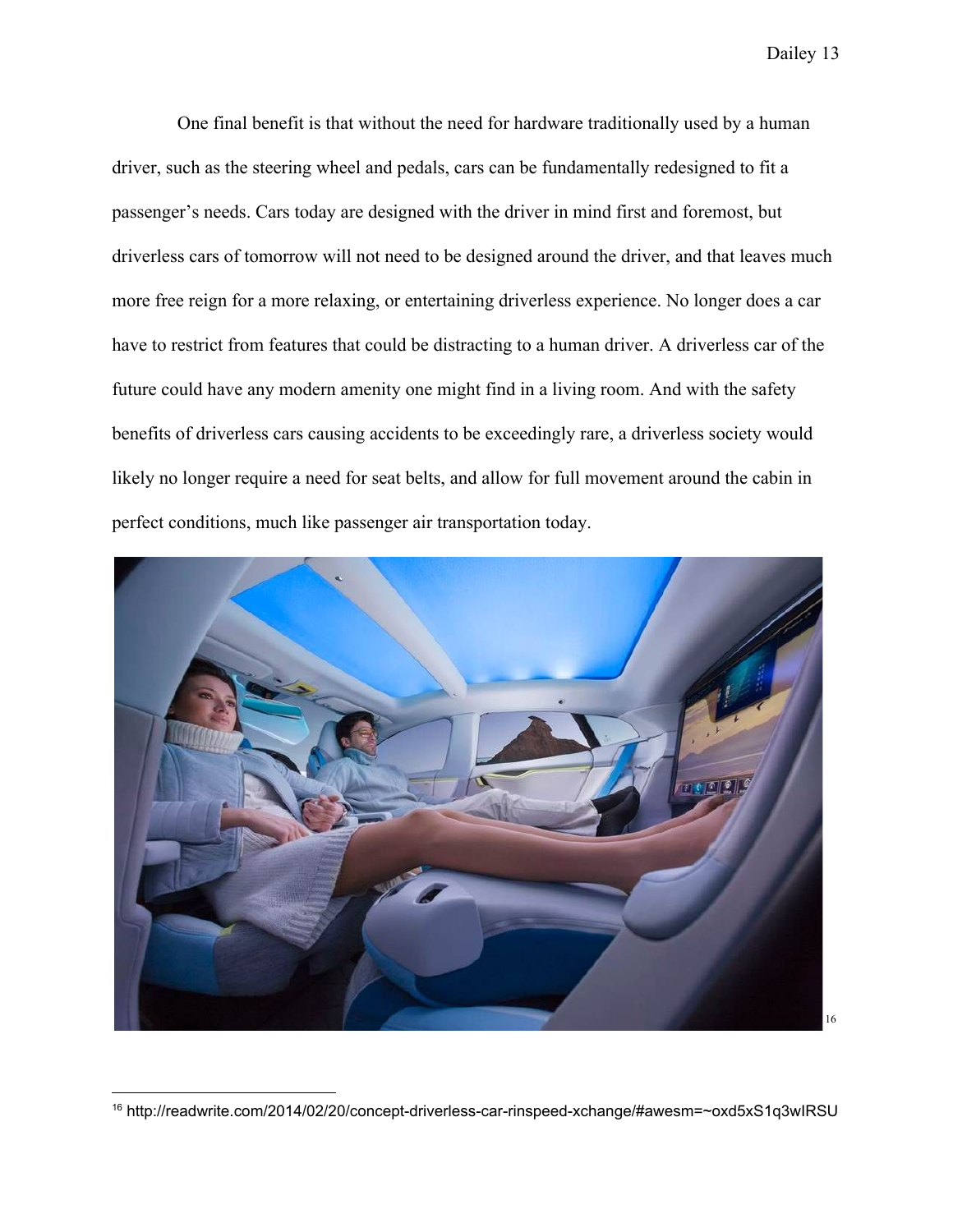### Current State of Technology

While there are legal, cultural, and economic barriers to allowing driverless cars on the road, none of those matter if the technology to produce a self-driving car is not advanced enough yet. But the rate of improvement in the technology is why these other barriers are finally being commonly discussed, even if the idea for self-driving cars has existed for decades. The Society of Automotive Engineers, or SAE, has designed a six-level system, where every level dictates how well automated a vehicle is. In this section showing the current state of driverless technology, each level will be explained, as well as what level can be reached currently, both in practice and testing.<sup>17</sup>



<sup>17</sup> https://www.sae.org/standards/content/j3016\_201609/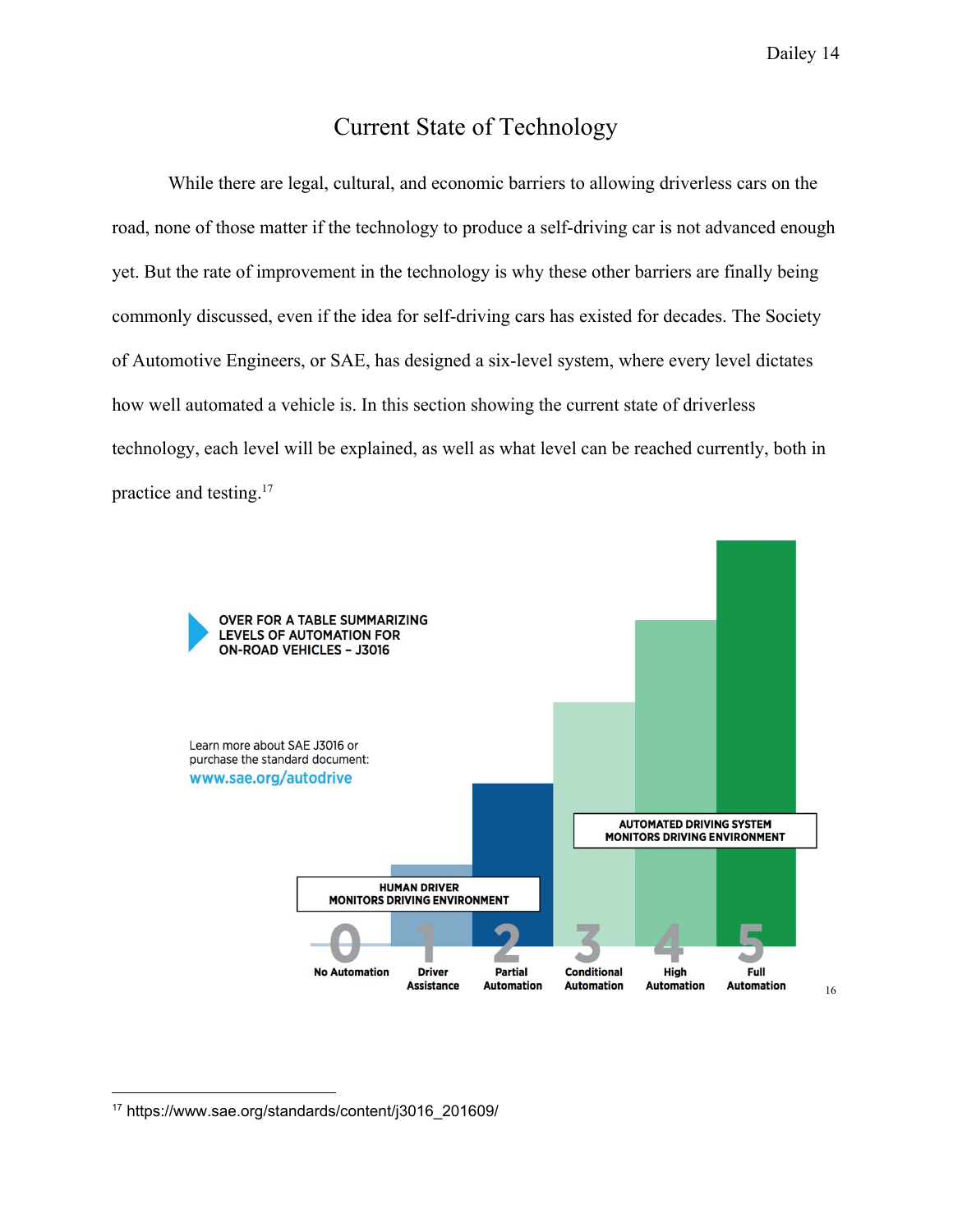The first "level" of automation, is actually **Level 0**, or the state of no automation. This is what almost every car, even in the 21st century, is currently equipped with. This is for cars that cannot automate neither the steering nor the acceleration process at all. Even cars with automated emergency preventive measures, such as automated emergency braking, can still be viewed as level zero if they do not actually automate any part of the driving process, or what SAE calls the Dynamic Driving Task (or DDT). Normal cruise control, which most cars in the 21st century do have, does not count as automated, because normal cruise control does not adapt at all with real-time traffic to keep a safe distance behind the car in front of it.

Level 1 automation is for cars that offer "Driver Assistance". The car can still not drive itself, but it can assist the driver with the driving process. This means that the car can either take control of the steering wheel *or* the pedals, although in real-use level 1 cars almost always take control of just the pedals. There are plenty of level 1 automated cars on the market today, almost entirely due to the popular adaptive cruise control feature which has become popular amongst luxury vehicles. Adaptive cruise control does not set a single speed, but will alter the speed of the vehicle to keep a safe distance between cars in front of, and behind it, as well as braking when necessary. Adaptive cruise control, and therefore level 1 automation, has been in production vehicles since 1999, with Mercedes, Jaguar, and Nissan offering some form of this feature on its cars for the first time.<sup>18</sup> Adaptive cruise control uses "lidar", which is a technology that measures the distance of light.<sup>19</sup> In the case of Adaptive Cruise Control, the light between the lidar sensor and the car in front of it is measured to detect what a safe distance is, and then tells the car's electronics to change its speed to keep to that safe distance.

<sup>&</sup>lt;sup>18</sup> https://en.wikipedia.org/wiki/Autonomous\_cruise\_control\_system#Timeline

<sup>19</sup> https://en.wikipedia.org/wiki/Lidar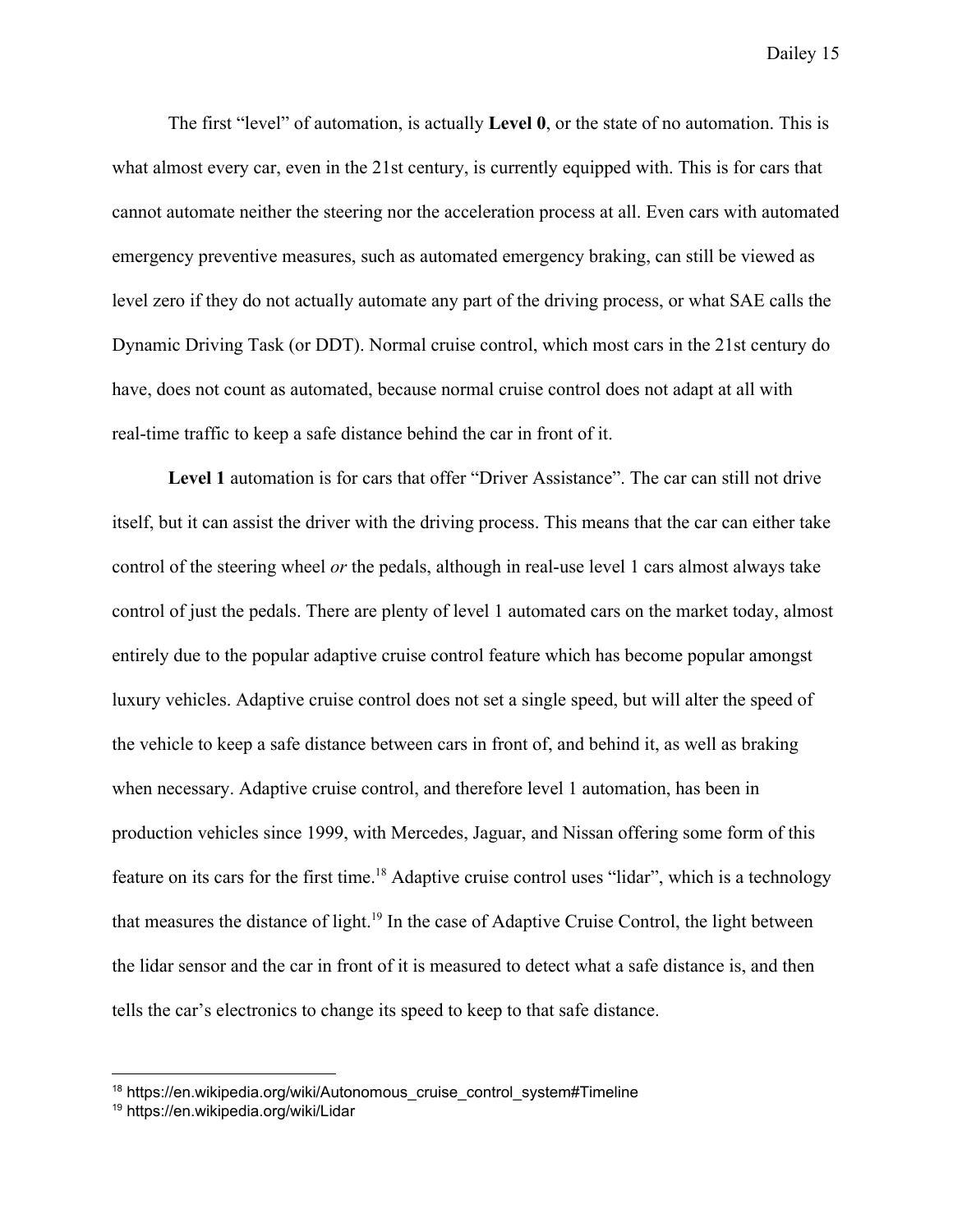

**Level 2** automation is considered "Partial Driving Automation". This is the first level of automation that allows, in some fashion, the driver to take their hands off the pedals *and* the wheel, but under only very limited conditions. The driver must still maintain control over the vehicle and be ready to react to the DDT at all times. This is also the furthest that production cars today have reached, with Tesla's Autopilot features being the first consumer system to achieve Level 2 automation in 2014. Generally, Level 2 automation is created with both a combination of lane assist features and adaptive cruise control. Lane assist technology uses cameras, sensors, and AI to detect both the lane and other cars while driving, and how to adjust the steering wheel to stay in that lane and away from other cars, even when not going completely straight.

<sup>20</sup>https://www.tesla.com/videos/enhance-your-commute-autopilot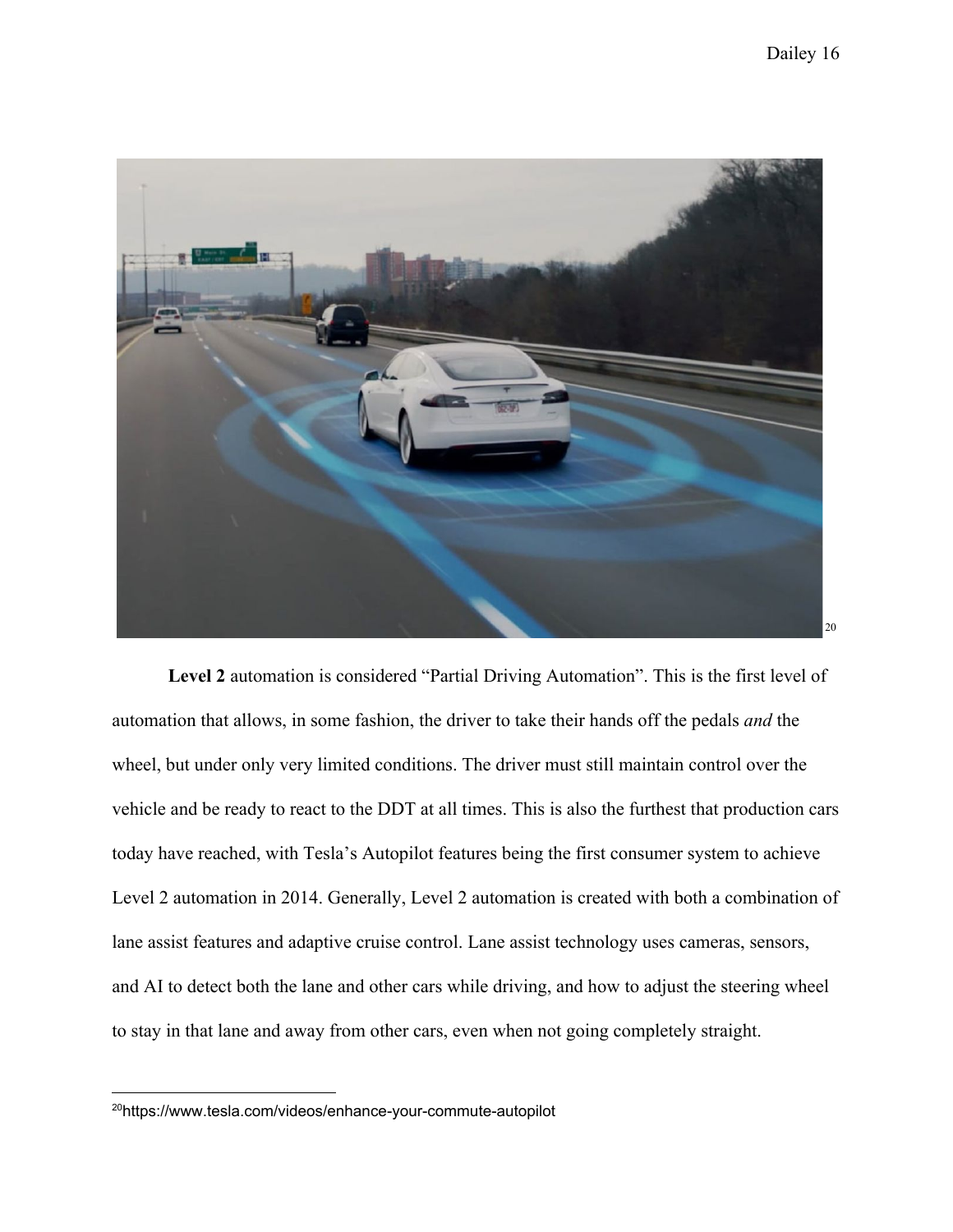Combined with adaptive cruise control, the car can now achieve partial automation. This automation is not at the point where it can detect all road obstacles, signs, or stop lights, but it can be used in good weather conditions during daylight on most highways. If the car starts having trouble at any point, however, it will shift the driving task back to the driver. It cannot be used to enter or exit highways, but some level 2 systems such as Tesla's autopilot can be used to change lanes. It is the first level of automation where drivers can take their hands off the wheel and feet off of the pedals, but they must still keep their eyes on the road at all times to take control if they notice something the car cannot detect.

**Level 3** automation is considered "Conditional Driving Automation". Level 3 automation is the beginning of a truly driverless system, and while it still requires a driver present, it will let the driver know when to take control of the vehicle, rather than needing the driver aware enough to detect any possible issues during the DDT. There are no production vehicles with level 3 automation quite yet, and there likely will not be many. Most companies do not want to ship a car that can detect issues it cannot overcome but will push all tasks to overcome those issues to the driver. It is the most ambiguous level of automation in terms of liability, because if the car suddenly tells its passenger it needs driver control, and the driver cannot detect the issue of the DDT fast enough to react after realizing there is an issue, it can create an accident. And at that point, determining whether it is the driver's fault for their reaction time, or the car's fault for not shifting driving responsibilities soon enough for the driver to do anything can be a very gray area. So far both Google and Ford believe "it's not realistic to tell human drivers that they can divert their attention and then expect them to intervene quickly enough to avert an accident". Audi, however, is planning to have some Level 3 autonomous driving functionality in their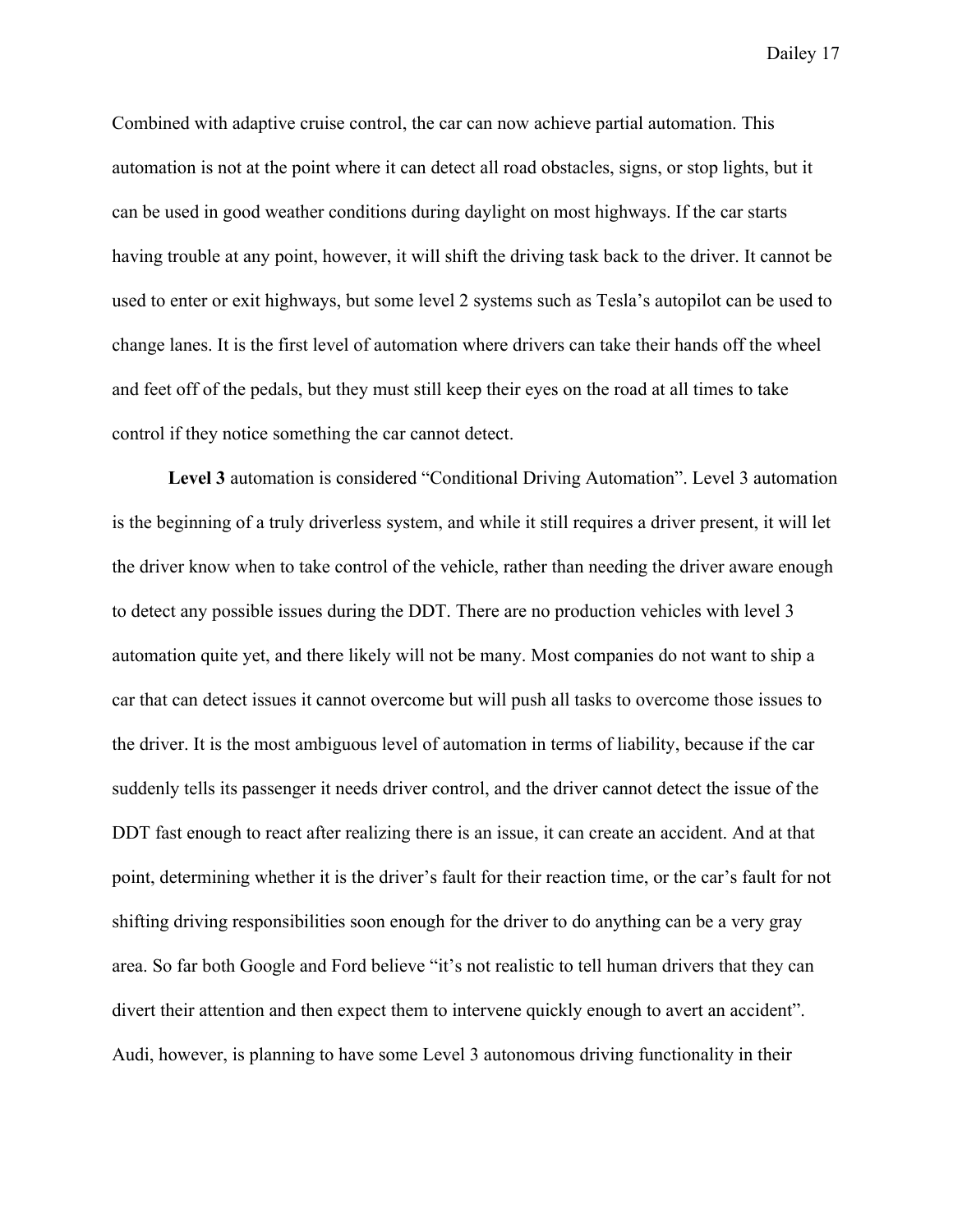upcoming 2018 Audi A8 model.<sup>21</sup> The functionality will technically be at level 3, but in extremely limited conditions, and only working on roads with very clear dividers, clear lane markings, no cross traffic, no pedestrians, no merging traffic, and only up to speeds of 60km/h or about 37mph. They call the feature "AI Traffic Jam Pilot", because like the name implies it is to be used almost exclusively for traffic jam conditions. Level 3 automation in slow moving traffic is easier for the car to achieve, and gives the driver much more time to pick up the wheel when the traffic picks up. Mistakes at that speed are also very unlikely to create serious injuries or damages.

**Level 4** automation is considered "high driving automation" and is where automation starts to become truly advanced. A level four vehicle can still be driven by a human, but at no point does it ever require human interaction. It can drive itself full time under the right conditions, but if it encounters something it cannot handle it can park itself to escape danger if no driver is present to give assistance. So if it starts entering an area with roads that are hard to read, instead of requiring a driver to take over, it can ask for driver assistance, but if none is given it can park itself safely until human help arrives. This level is exciting because this is the level of automation technology engineers have been able to achieve so far. Google's self-driving car company called "Waymo" has been operating at level four with its test vehicles on private roads since 2015, and a whole fleet of level 4 vehicles with no driver on public roads in  $2017<sup>22</sup>$  As level 4 automation gets more refined, this will be the first true self-driving experience where passengers need to pay no attention to the road if they do not want to.

21

https://www.forbes.com/sites/michaeltaylor/2017/09/10/tthe-level-3-audi-a8-will-almost-be-the-most-impor tant-car-in-the-world/

<sup>22</sup> https://waymo.com/journey/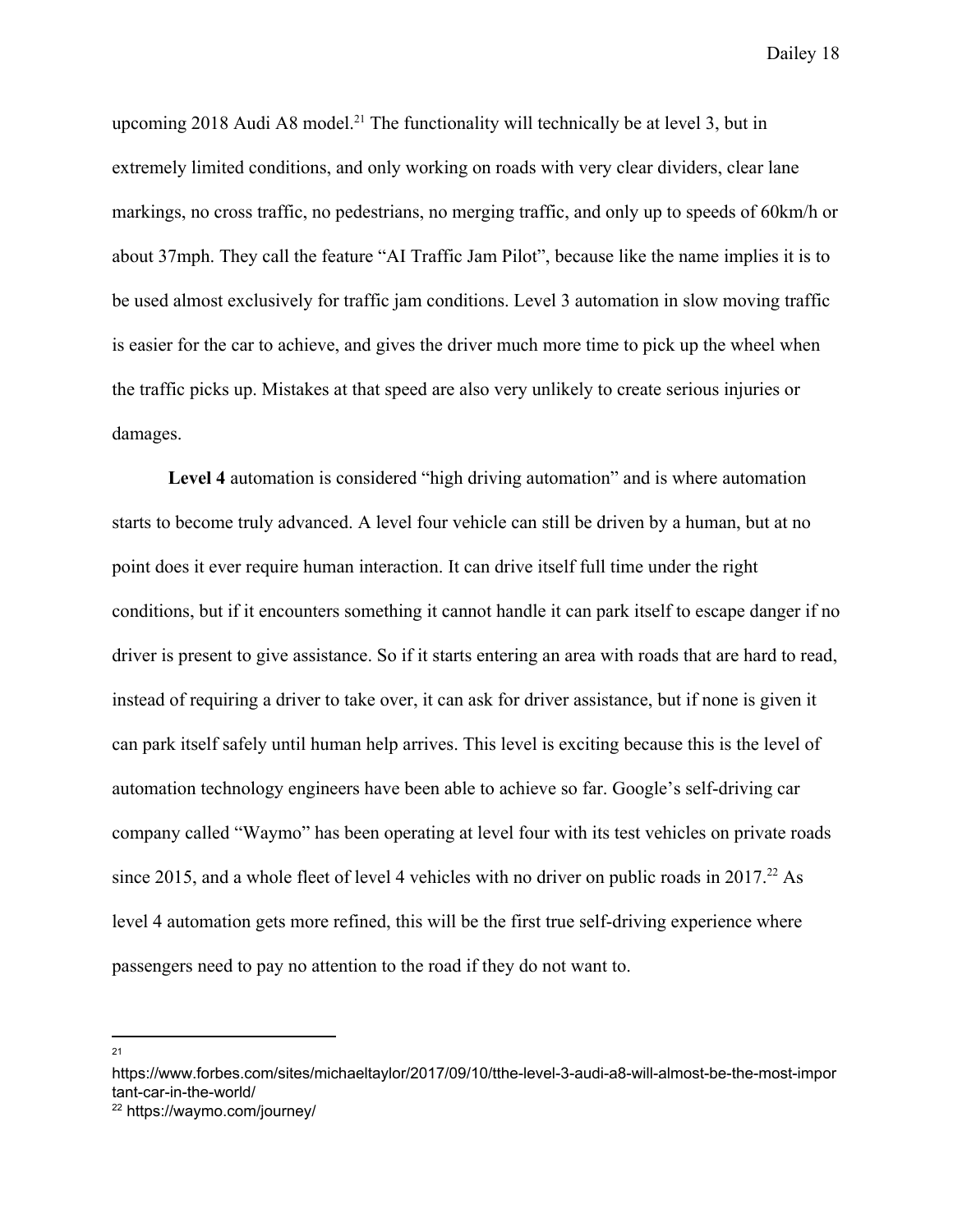

Level 5 automation is considered to be "full driving automation". This is the final level of automation a production car could accomplish, and while in level 5 automation, the passenger does not need to perform any driving tasks at all. Level 5 brings full automation at all times under any conditions, and does not even require a human on board, nor a steering wheel to be installed in order for the car to be driven. We are still some time away from even the testing phase of level 5 automation, but as level 4 vehicles start to enter production, level 5 vehicles will soon after begin to be tested. In fact, the AI required for successful level 5 automation may only be possible with enough data collected from a widespread production and adaption of level 4 automated vehicles amongst drivers. Unlike the jumps between other levels, the switch from level 4 and level 5 will be more gradual. A level 4 may be able to work in 95% of the situations

<sup>&</sup>lt;sup>23</sup> http://www.businessinsider.com/gm-cruise-fully-autonomous-electric-car-no-steering-wheel-2018-1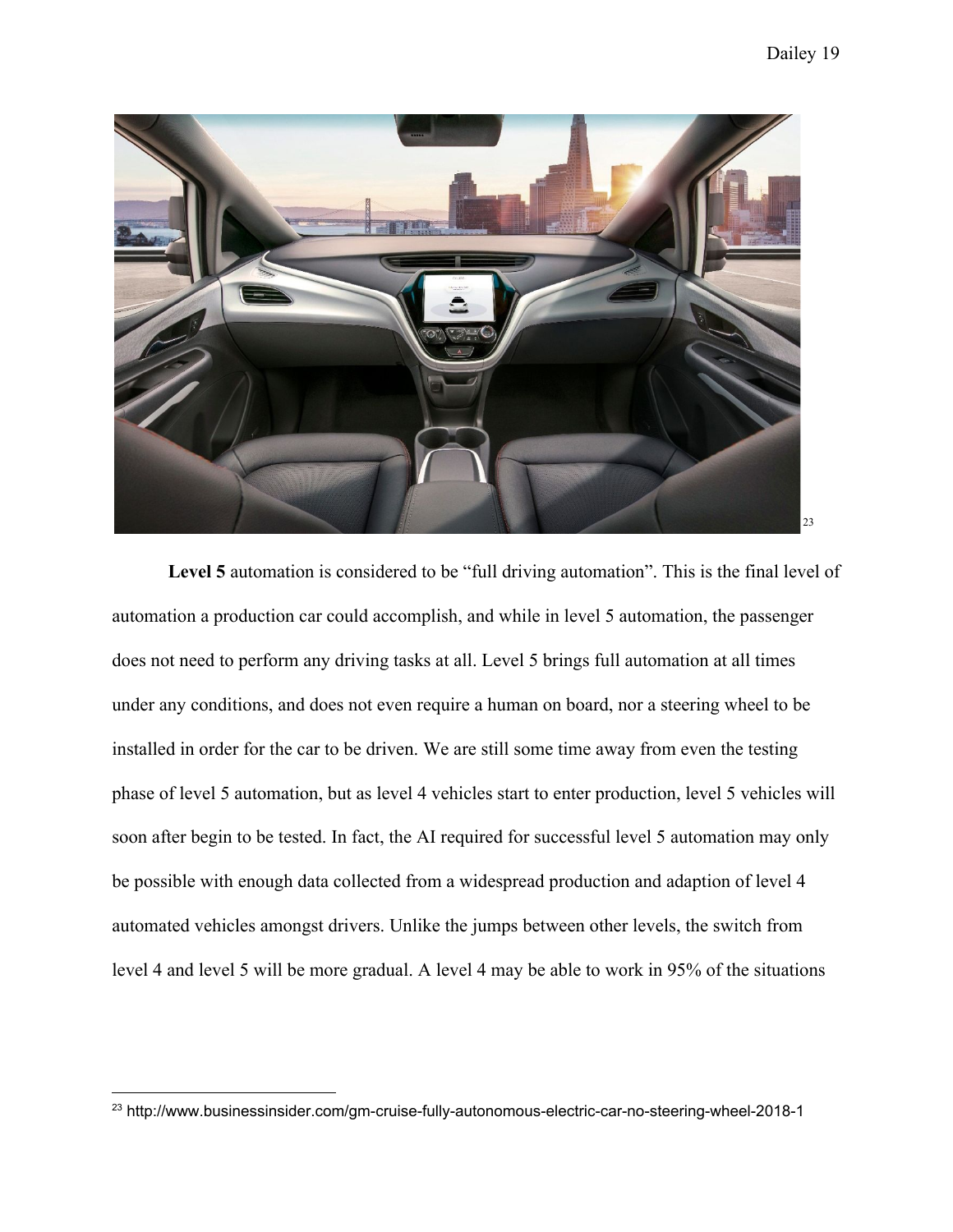that the level 5 can, but until it gradually is able to work in all conditions, self driving cars will remain at level 4 in the near future.



### Current State of Laws & Regulation

The current state of laws and regulation has been improving quite rapidly over the past few years. Since 2012, and as of January 1st, 2018, 41 states and Washington D.C. have at least considered legislation regarding autonomous vehicles. Of those, thirty-three states have introduced legislation, twenty-one have passed legislation, and six governors have issued executive orders related to autonomous vehicles.<sup>23</sup> This means that the majority of states have addressed rules and allowances for driverless vehicles. However, every state also has its own defined regulations, which allow for testing of various stages of driverless cars. For example,

24

http://www.ncsl.org/research/transportation/autonomous-vehicles-self-driving-vehicles-enacted-legislation. aspx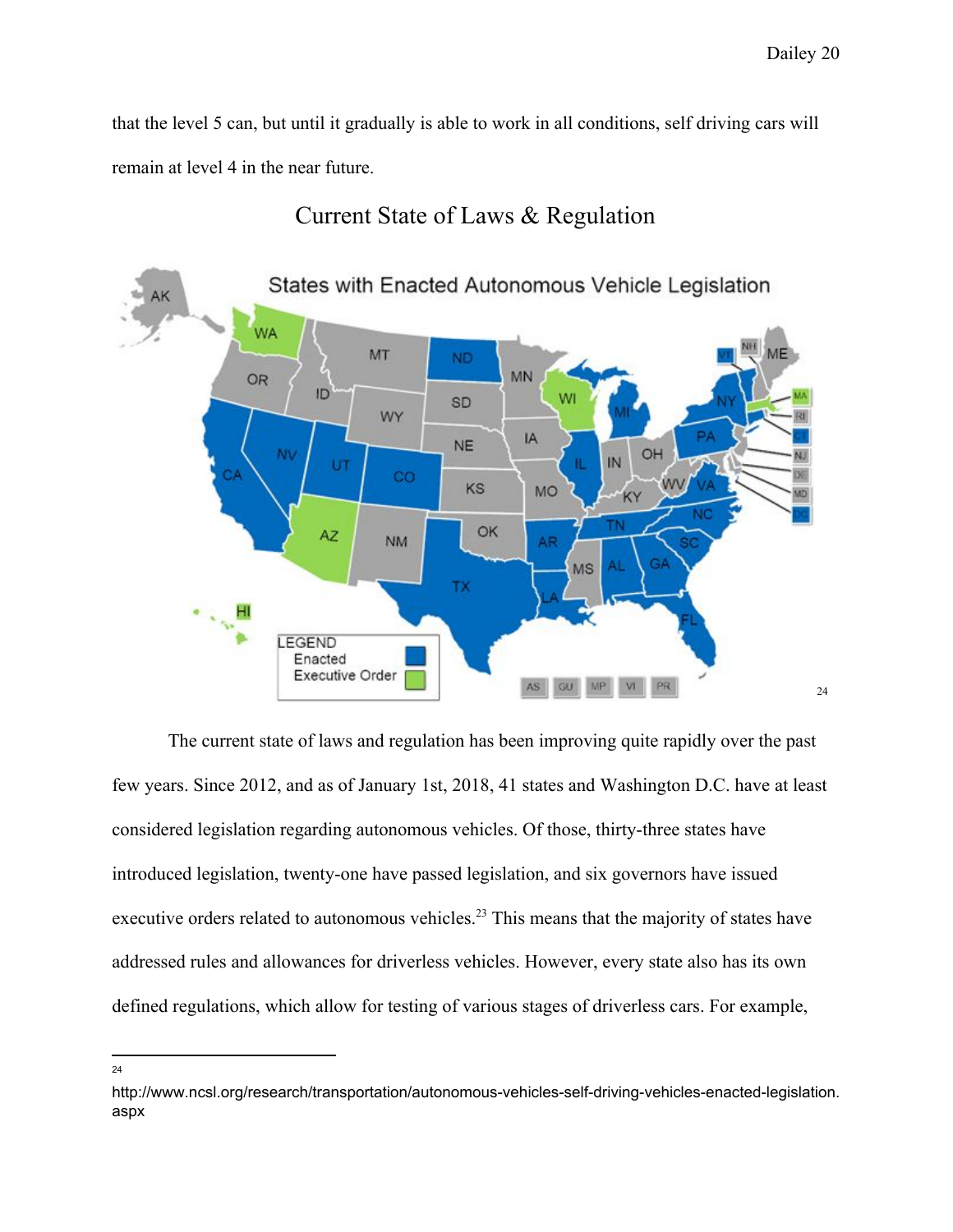only Michigan and soon to be California actually allow for cars to be tested without a passenger in the driver's seat. <sup>25</sup>

Local allowances have been made for driverless cars as well. Chandler, Arizona has made allowances for Waymo, Google's driverless technology company, to test their level 4 autonomous vehicles in their town without anyone at the wheel in case something goes wrong, even though Arizona itself does not have legislation for that. Waymo also plans to conduct similar tests in Austin, TX.

The federal government has also finally started to work on legislation for driverless vehicles. On September 7th, the House of Representatives passed the "SELF DRIVE Act", with bipartisan support. SELF DRIVE, or "Safely Ensuring Lives Future Deployment and Research In Vehicle Evolution" shows that Congress is creating a serious plan to allow the innovation of self-driving vehicles to flourish. This legislation is mostly for test vehicles, and not for production cars, but that is where this will start. If the legislation can keep up with the test vehicles, it can hopefully prepare itself for when level 4 autonomous vehicles finally hit the market. The SELF DRIVE Act still needs to pass through the Senate before the bill can become  $law.<sup>26</sup>$ 

<sup>25</sup> https://en.wikipedia.org/wiki/Autonomous\_car

<sup>26</sup> https://www.wired.com/story/congress-self-driving-car-law-bill/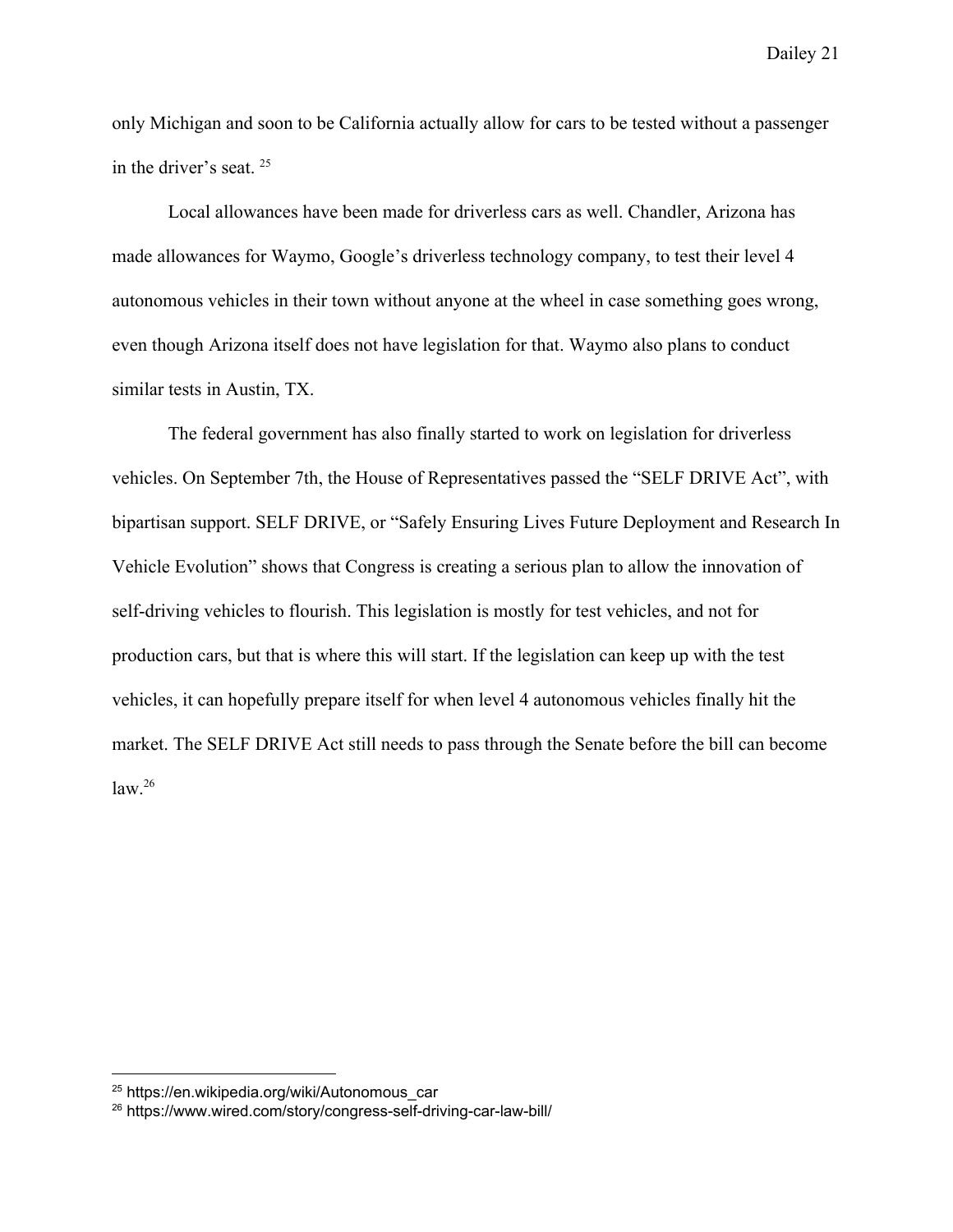### **Ethical Dilemmas of Driverless Cars**

### The Trolley Problem



A runaway trolley is heading down the track towards five people who will all be killed if the trolley proceeds on its present course. You are standing next to a large switch that can divert the trolley onto a different track, which only has one person on the track. The only way to save the lives of the five people is to pull the switch and sacrifice the single person. Should you pull the switch? Most people would say yes, it is ethical to sacrifice one person to save five. However, consider a slightly different version of this scenario: The runaway trolley is still

<sup>27</sup> http://shikharsachdev.com/trolley-problem/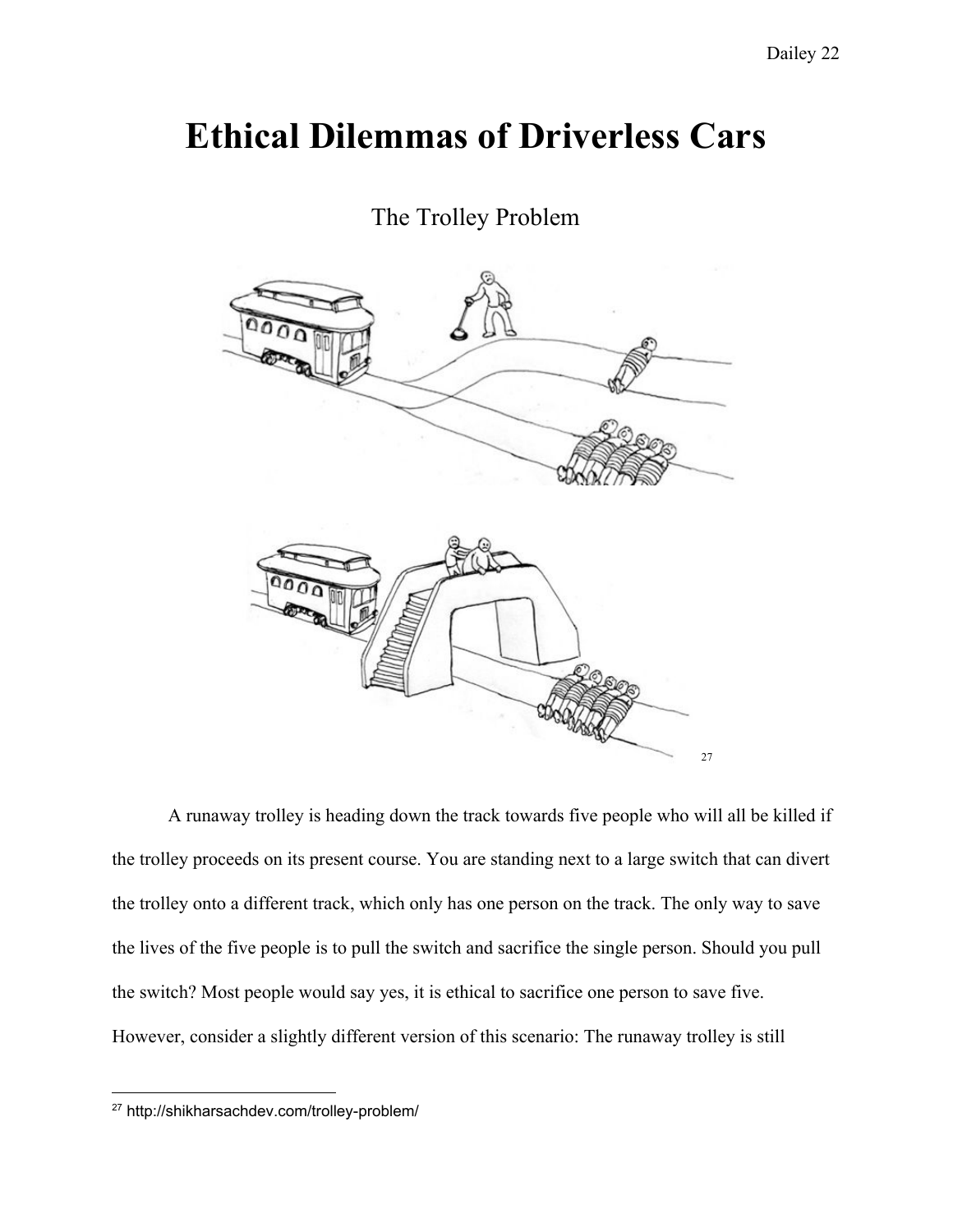heading down the track towards five people who will all be killed if it proceeds on its present course. You are now on a footbridge over the tracks. Next to you, there is a stranger that happens to be very large. The only way to save the five people in this scenario is to push this stranger off of the footbridge and onto the tracks where his large body will stop the trolley. The stranger will die, but the five people on the tracks will be saved. In this scenario most people would say not to push the stranger even if the end product is the same in both scenarios: sacrificing one life to save five.<sup>28</sup>

This is known as the Trolley Problem, and it is a very famous ethical dilemma in general, but one that is very relevant to the ethical dilemmas of driverless cars. Driverless cars can save tens of thousands of lives, but even though they could become far safer than human drivers, they will still need to make some tough decisions. Picture a scenario where five kids run down a busy street as a driverless car comes speeding toward them. The car could decide to swerve into a convenience store on the side of the road, saving the kids but killing the driver, or continue its path running over the children. From an outsider's perspective, our humanity tells us that the car should save the kids. For driverless cars, these sorts of dilemmas have to be accounted for in advance, because the car needs to know what to do if it should ever face such a situation. There is no easy solution for this. Should a car save the driver if there is just one person in the road? Should it save the driver depending on if the pedestrian is old or young? Rich or poor? Now the car resorts to stereotyping the pedestrians it analyzes to make a more perfect "moral" judgement.

The Trolley Problem is a dilemma, to be sure. However, it is, for the most part, already solved when one thinks about it a little bit harder. From a utilitarian viewpoint, our humanity

28

https://www.theguardian.com/science/head-quarters/2016/dec/12/the-trolley-problem-would-you-kill-one-p erson-to-save-many-others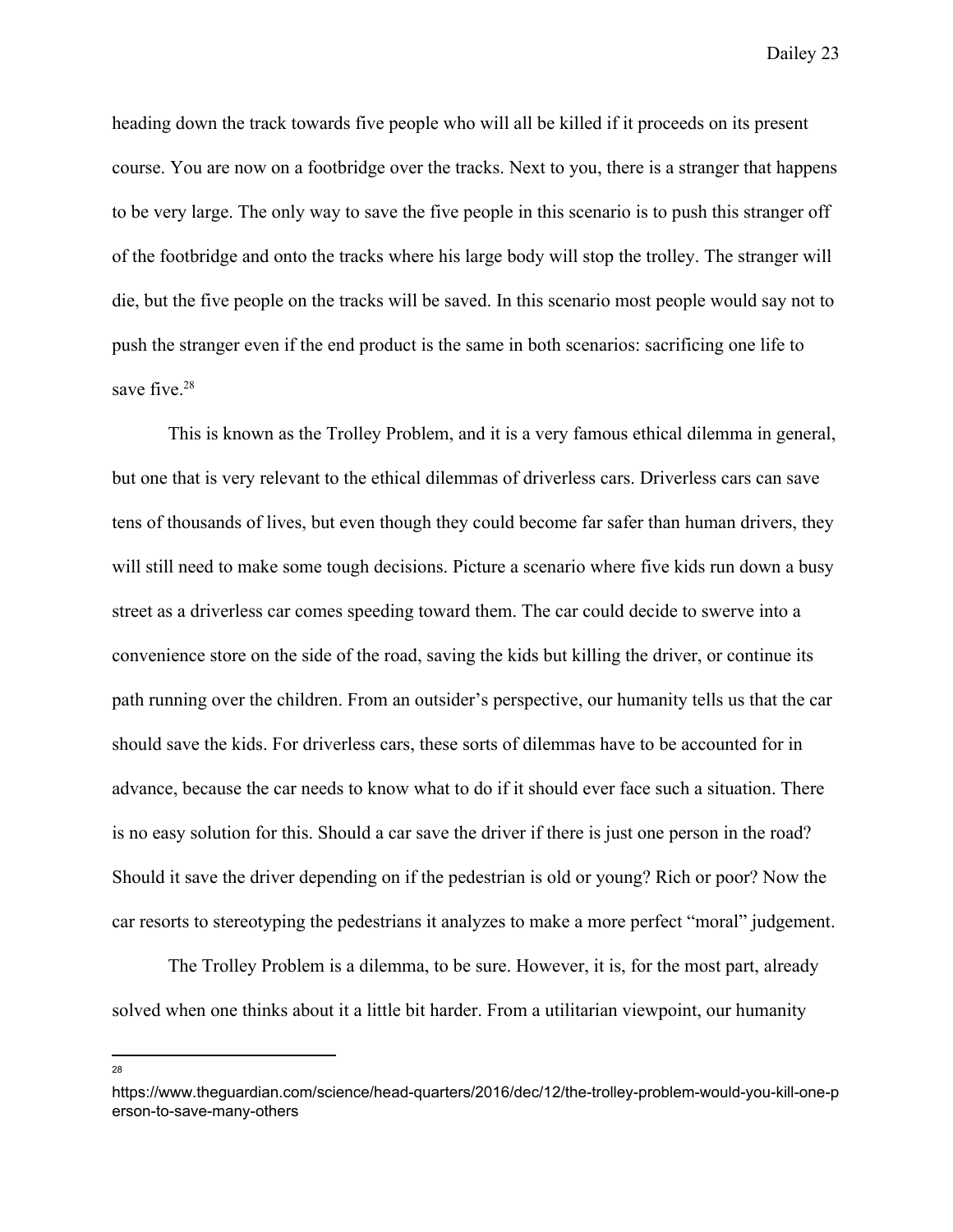wants us to do the most good. But from a personal viewpoint, would anybody buy a car if it could choose to personally kill them? In either of the original trolley scenarios, whether you sacrificed one to save many or not, it would likely be a choice of instinct and passion. In the driverless car variation, this is a decision premeditatively decided. We want other people's cars to maximize the number of lives saved, but think our own should put our own safety above all else. In a capitalist society, unless regulation rules otherwise, most production vehicles will likely put passenger safety as a priority above all else. Cars may still, however, have to make decisions between hitting one group of people or another. The trolley problem at one point in time was a fun thought experiment, but now is a real-world dilemma, and understanding our own morality to prepare for it is now a necessity, not just a thought.

### Terrorism, Crime, and Hacking

A vehicle is one of the most dangerous tools that our society uses, and one of the leading causes for death in the United States. The vast majority of deaths involving cars are unintentional, but there is a rising trend of using vehicles as murder weapons. On October 31st of 2017, a Manhattan truck driver plowed his vehicle "down a crowded bike path along the Hudson River in Manhattan, killing eight people and injuring 11 before being shot by a police officer in what officials are calling the deadliest terrorist attack on New York City since Sept. 11, 2001", according to the New York Times.<sup>29</sup> These sort of attacks often put the attacker at risk, and almost always lead to an easy capture, and arrest, with it very unlikely the driver could get away with the crime unmasked. This may seem like a problem that applies to all cars, and it is, but it

<sup>&</sup>lt;sup>29</sup> https://www.nytimes.com/2017/10/31/nyregion/police-shooting-lower-manhattan.html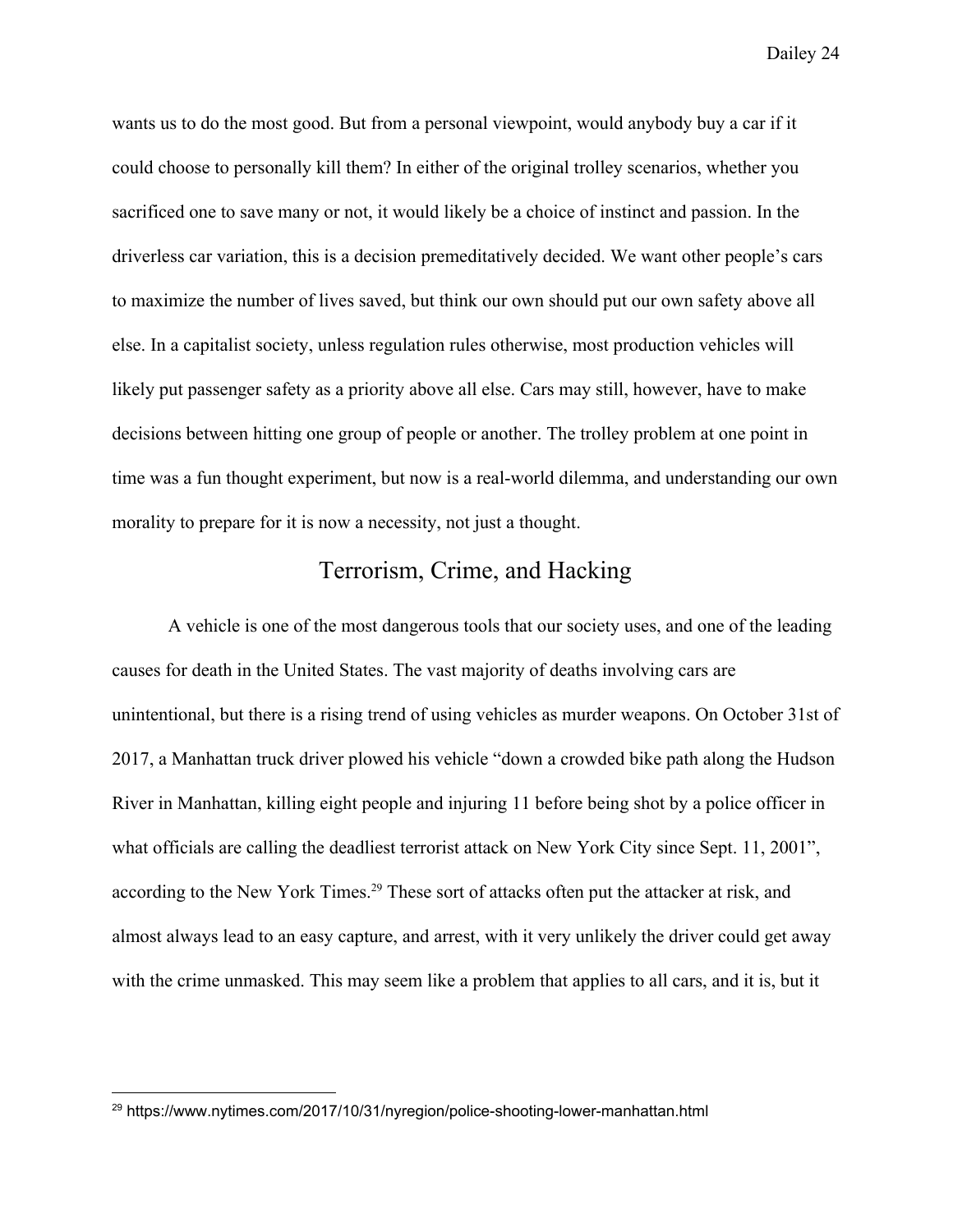becomes much more enticing, and opens many more opportunities for a criminal with a driverless vehicle.

Hacking and security is always a major concern among technology products, but it is of the utmost priority for a driverless vehicle. A driverless vehicle with bad security can either be hacked by someone besides the owner, or perhaps just as likely, could be hacked by someone purchasing the vehicle to use it as a tool to take innocent lives. Imagine the truck in Manhattan without a driver, hacked and programmed to kill as many people as possible before someone was able to do enough damage to the vehicle to stop it. It also becomes more appealing to criminals to be able to plan an attack without putting themselves in immediate danger, and even giving themselves a chance of getting away clean.

It is not only terrorism that driverless cars can be used for, but other crimes as well. Someone could hack a driverless car, reprogram the destination, and kidnap someone in their own car. It is possible a hitman could hack a car just to drive it off the road to kill all the passengers. There are a lot of negative outcomes that are possible if the security of driverless cars are not treated with the seriousness they deserve. MIT Technology Review points out that there have been no reports of hostile hackers targeting self-driving vehicles thus far, but also points out that in the 1990s, most dot-com companies did not have security problems either. Today, Windows is one of the most secure operating systems with Microsoft spending more than a billion dollars annually on cybersecurity, but hackers still find security vulnerabilities with Windows software all the time.<sup>30</sup> If security cannot catch up to the pace of the innovation, and

<sup>30</sup> https://www.technologyreview.com/s/608618/hackers-are-the-real-obstacle-for-self-driving-vehicles/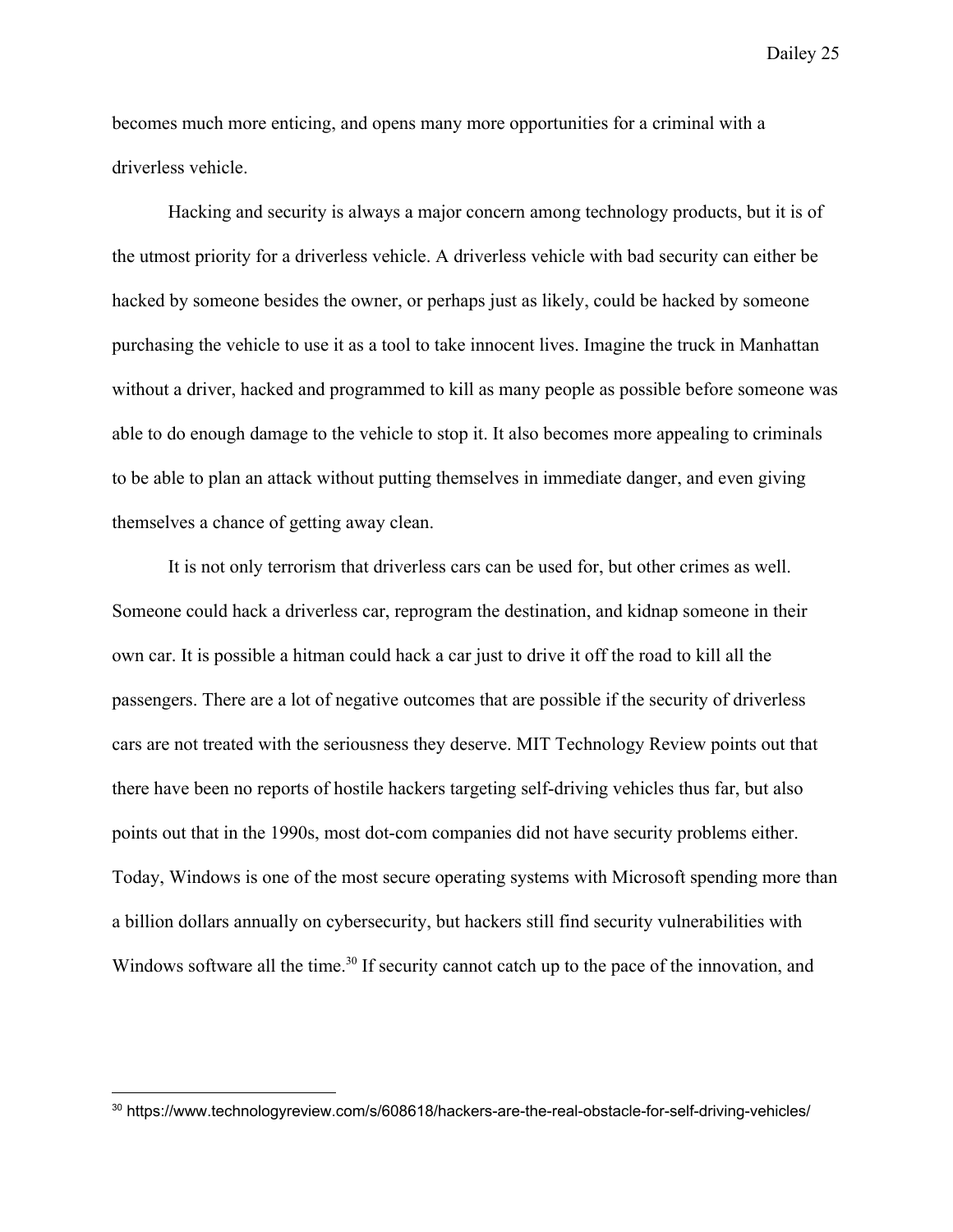driverless cars can be easily hacked, then this ethical issue alone may doom them for decades until the security problems can be worked out.

### **Impact on Business & Labor**



Horse Displacement Theory

As mentioned previously, the automation of elevators eventually displaced the elevator operator once automated elevators became commonplace. However, with self-driving cars, it is much more likely to see a labor displacement much more closely resembling the way horse labor was discharged by all of humanity during the early 1900's. Horse-drawn carriages were the main mode of transportation for centuries before that of the 20th, but it was only a few decades before humans stopped using them almost completely in favor of the motor-vehicle.

<sup>31</sup> https://www.wired.com/2009/07/dayintech-0730/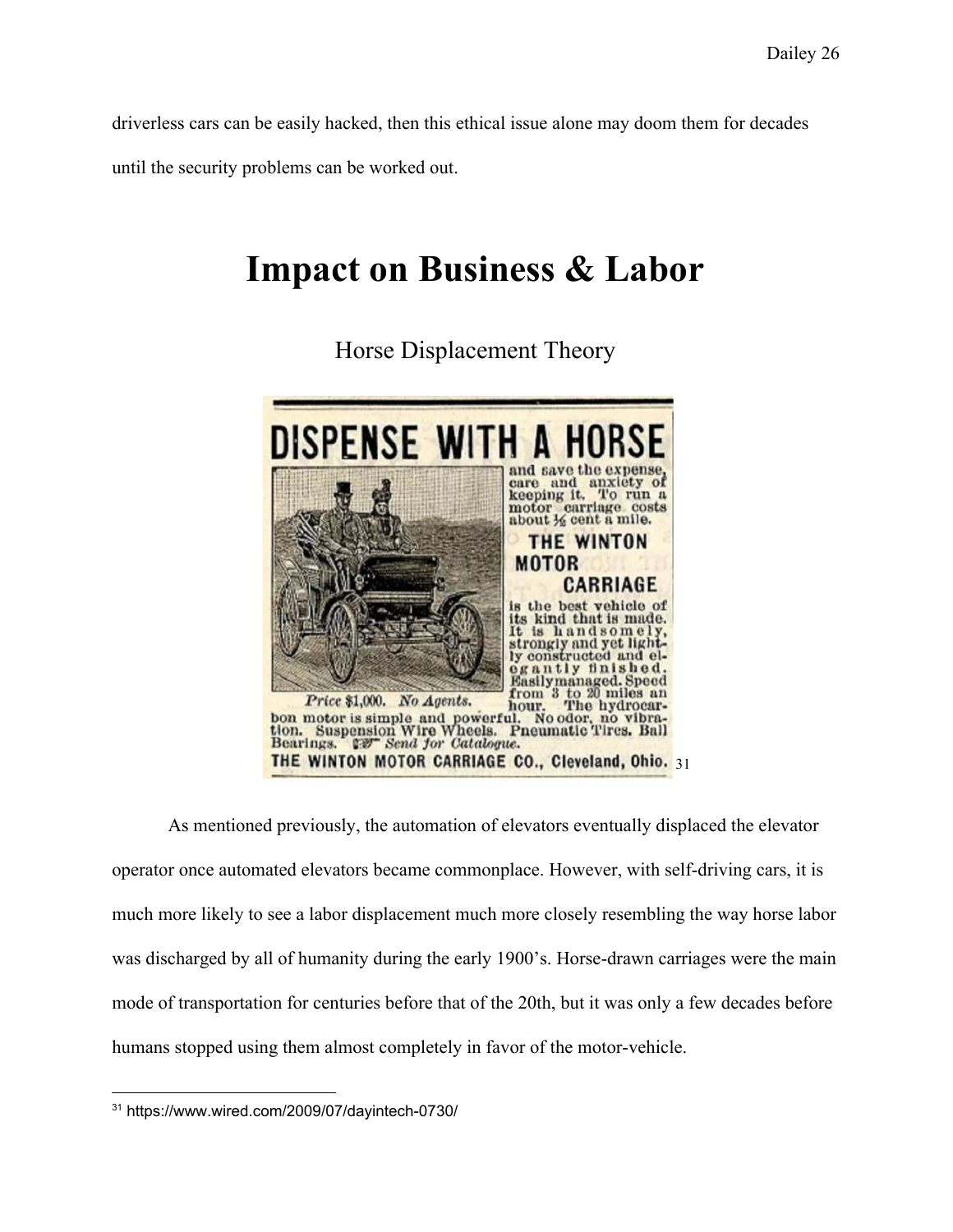

#### **Horse Displacement Theory (in millions)**

Using a source from the Federal Highway Administration that shows the amount of U.S. motor vehicle registrations in the 19th century<sup>32</sup>, and cross-referencing it with a study on the population of Equine during the mechanization of Agriculture<sup>33</sup>, I created a line graph that shows roughly the time frame that motorized vehicles overtook the horse population. In the very late 1920's, likely during the peak of America's economic success known as the "roaring 20's", the amount of cars overtook the amount of horses in the United States, and even with the great depression, our country never looked back. In 1960, the amount of registered motor vehicles compared to horses was more than 2000%, with over 60 million vehicles registered, and only about 3 million horses still around.

<sup>32</sup> https://www.fhwa.dot.gov/ohim/summary95/mv200.pdf

<sup>33</sup> http://www.americanequestrian.com/pdf/US-Equine-Demographics.pdf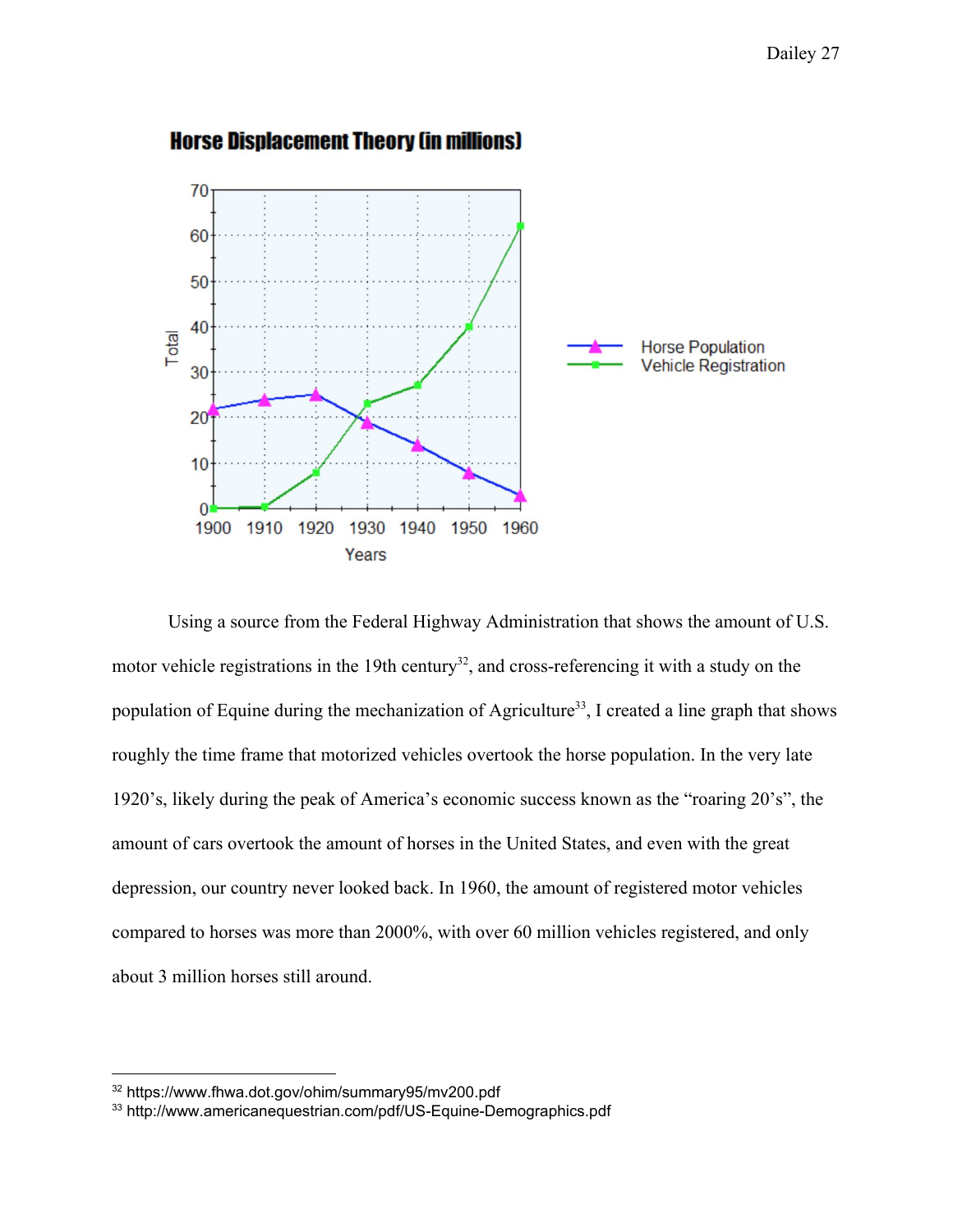

### The Transportation Industry

Horse labor is not the only type that has disappeared from society before. After all, blacksmiths, cobblers, chimney sweep jobs, and yes, elevator operators, are no longer common professions. But the scale and rapidness of which horses were displaced after the superior motor vehicle came around that could transport humans without them, may tell us something about the effects to which self-driving cars will have on the transportation industry when vehicles no longer need human drivers either. As per the Bureau of Transportation Statistics, "One out of every seven jobs in the United States is transportation related. Transportation jobs in transportation industries as well as in non-transportation industries employed nearly 20 million people in 2002, accounting for 16 percent of U.S. total occupational employment".<sup>35</sup>

Nearly 5 million jobs in 2017 are explicitly for-hire transportation, and all are at risk of losing their occupation once self-driving jobs can do their jobs better. And oftentimes, self-driving cars already can. This likely will not be a slow descent, but a rapid loss of millions

<sup>34</sup> https://www.gizmodo.jp/2015/11/151106ndronejapan.html

<sup>&</sup>lt;sup>35</sup> https://www.rita.dot.gov/bts/programs/freight\_transportation/html/transportation.html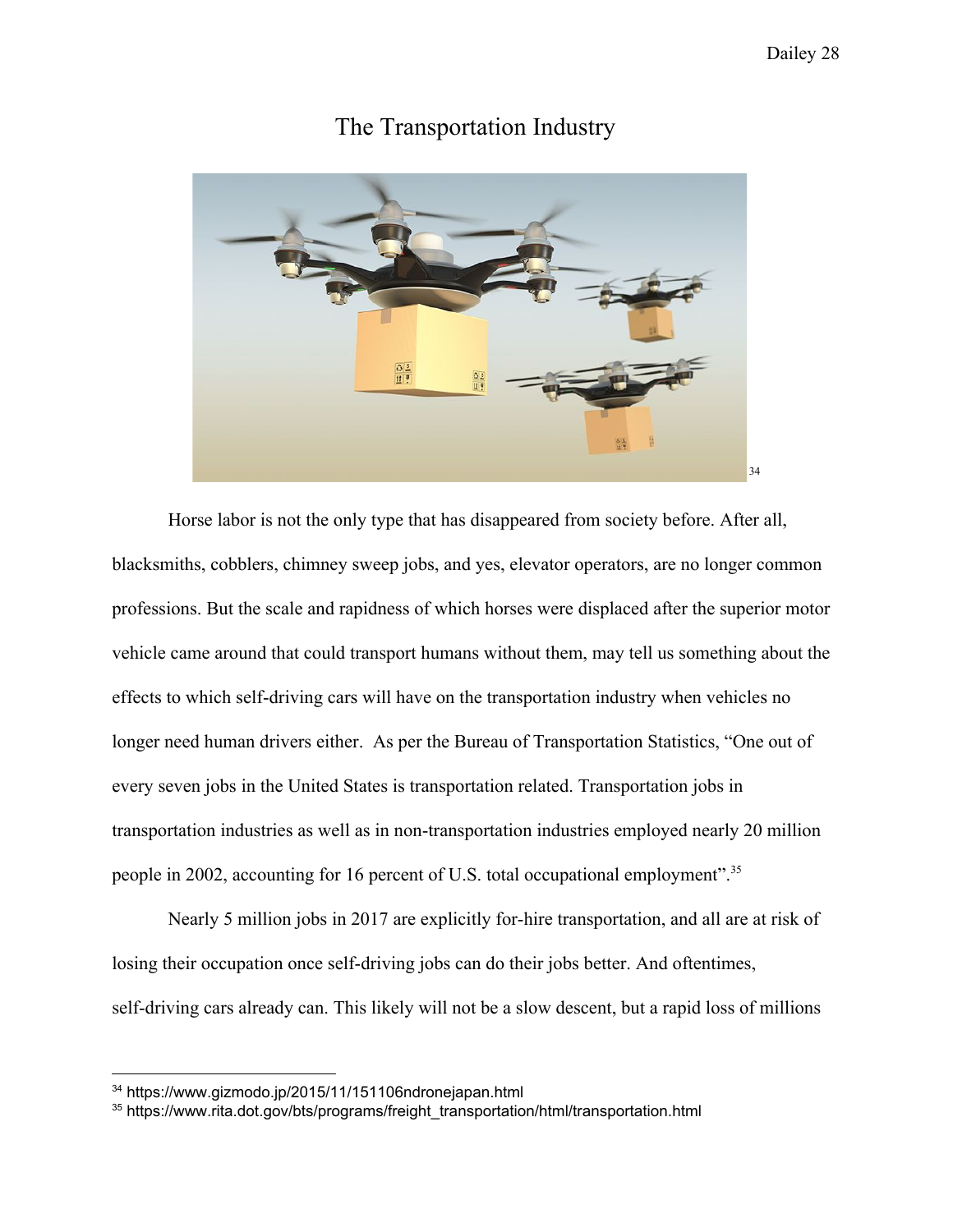of good paying american jobs. Not much unlike the millions of horses that were quickly no longer valuable enough to feed and shelter. Truck drivers, taxi drivers, ride-sharing platforms, and many more people will be quickly replaced by automation, on a scale like nothing else our society has seen thus far. Elevator operators lost their jobs to automation, yes, but even the height of the elevator operator profession never offered even a fraction of what the transportation industry ever has. This rapid job loss would likely have a ripple effect like no other. This will not only affect cars and trucks, but likely every aspect of transportation. Amazon has already started making deliveries with self-driving drones during private trials in the United Kingdom.<sup>36</sup>

Make no mistake, this is a problem for America's labor force, but not for all businesses. Self-driving cars will produce extreme cost-savings to many companies. In the delivery and transportation process, the labor is often the most expensive part. The average annual salary for a truck driver is about \$40,000 as of  $2015$ .<sup>37</sup> Even if a self-driving semi-truck costs \$200,000, more than double the average starting price for a semi-truck  $(\$80,000^{38})$ , the owner is making his money back on it compared to a cheaper truck in addition to a driver salary in just a few years. The owner likely also has to pay significantly less in insurance for a fleet of self-driving cars that will get into significantly fewer accidents. Semi-trucks with self-driving features are already coming to the market, with Tesla announcing the "Tesla Semi", an electric semi-truck starting at \$150,000 that includes Tesla's famous "enhanced autopilot" features.<sup>39</sup>

<sup>36</sup> https://www.amazon.com/Amazon-Prime-Air/b?ie=UTF8&node=8037720011

<sup>37</sup> http://money.cnn.com/2015/10/09/news/economy/truck-driver-shortage/index.html

<sup>38</sup> http://www.costowl.com/automotive/auto-semi-truck-new-cost.html

<sup>39</sup> https://www.tesla.com/semi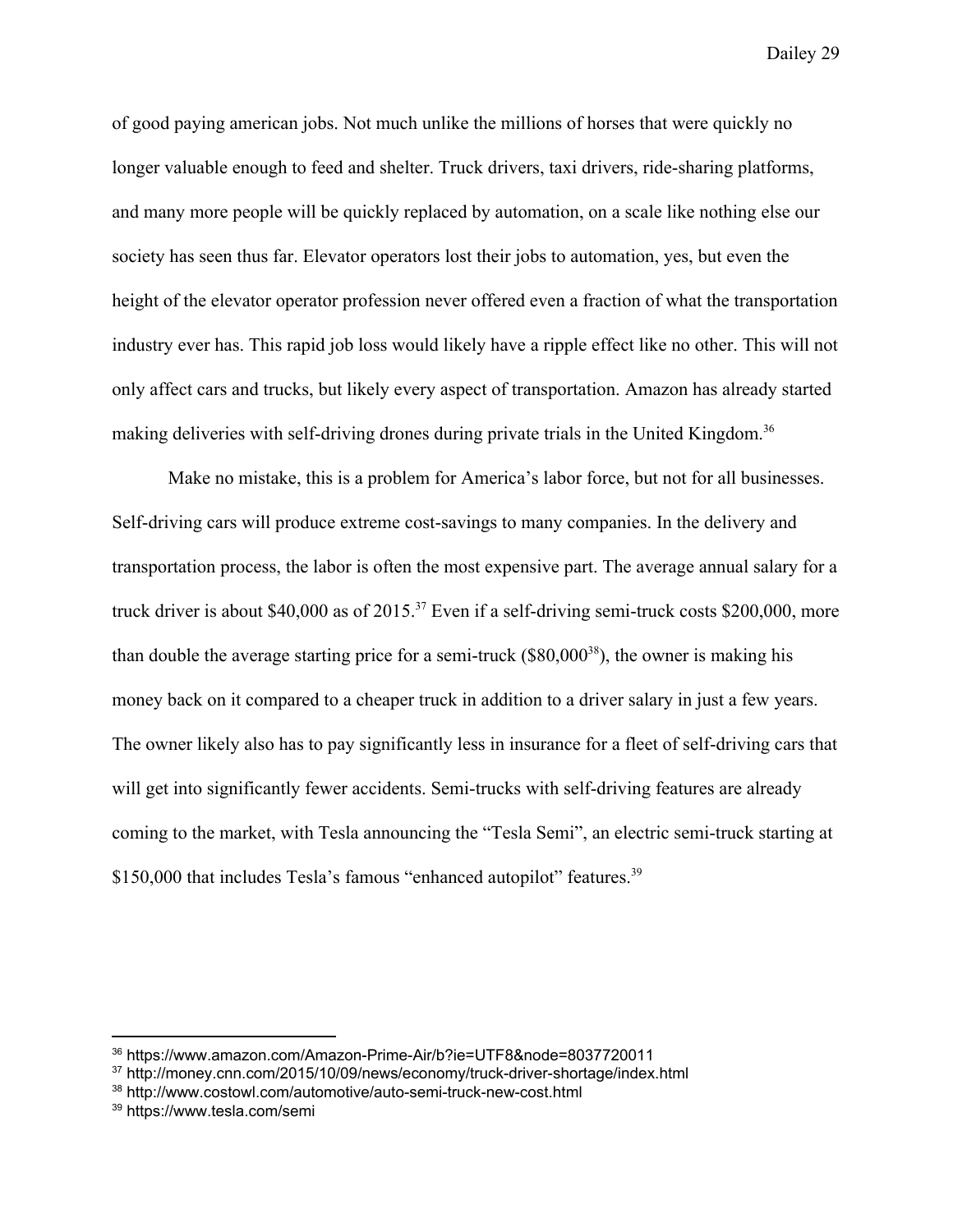### Projections for an Automated Future

It is important to realize that this problem is not isolated to the transportation industry. Once AI technology is capable enough to replace all drivers on the road, it will likely be capable enough to wipe out large sectors of the human labor force. A highly cited study from the University of Oxford, examined 702 common occupations, and predicted the risk of the job to automated within the next twenty years. The study found that over 250 jobs had an 80 percent or higher chance of being automated in that time frame. This of course includes many transportation jobs such as Taxi Drivers, Cargo and Freight Agents, Industrial Truck and Tractor Operators, and Locomotive Firers just to name a few. But the more interesting thing to note is all of the other types of jobs one might never think would be automated: Insurance Underwriters, Mathematical Technicians, Title Examiners, Clerks & Tellers, Loan Officers, Cashiers, Dental Laboratory Technicians, Restaurant & Fast Food Cooks, Receptionists, Waiters & Waitresses, paralegals, and Nuclear Power Reactor Operators all had more than a 90% risk of the occupation being computerized based on our current rate of automation technology.<sup>40</sup>

Some commonly known professions are already being automated. Telemarketers today often have computerized systems making the calls. Tax preparation is largely processed by computers, with the ability of programs such as TurboTax completely replacing accountants for many. Any task that is highly repetitive can likely be automated, and this is only going to be more prominent as AI and automation technology advances. Over time, this might just become a fact of life. As AI gets smarter, and automation more complex, there will be fewer and fewer jobs that a robot cannot do better.

<sup>40</sup> https://www.oxfordmartin.ox.ac.uk/downloads/academic/The\_Future\_of\_Employment.pdf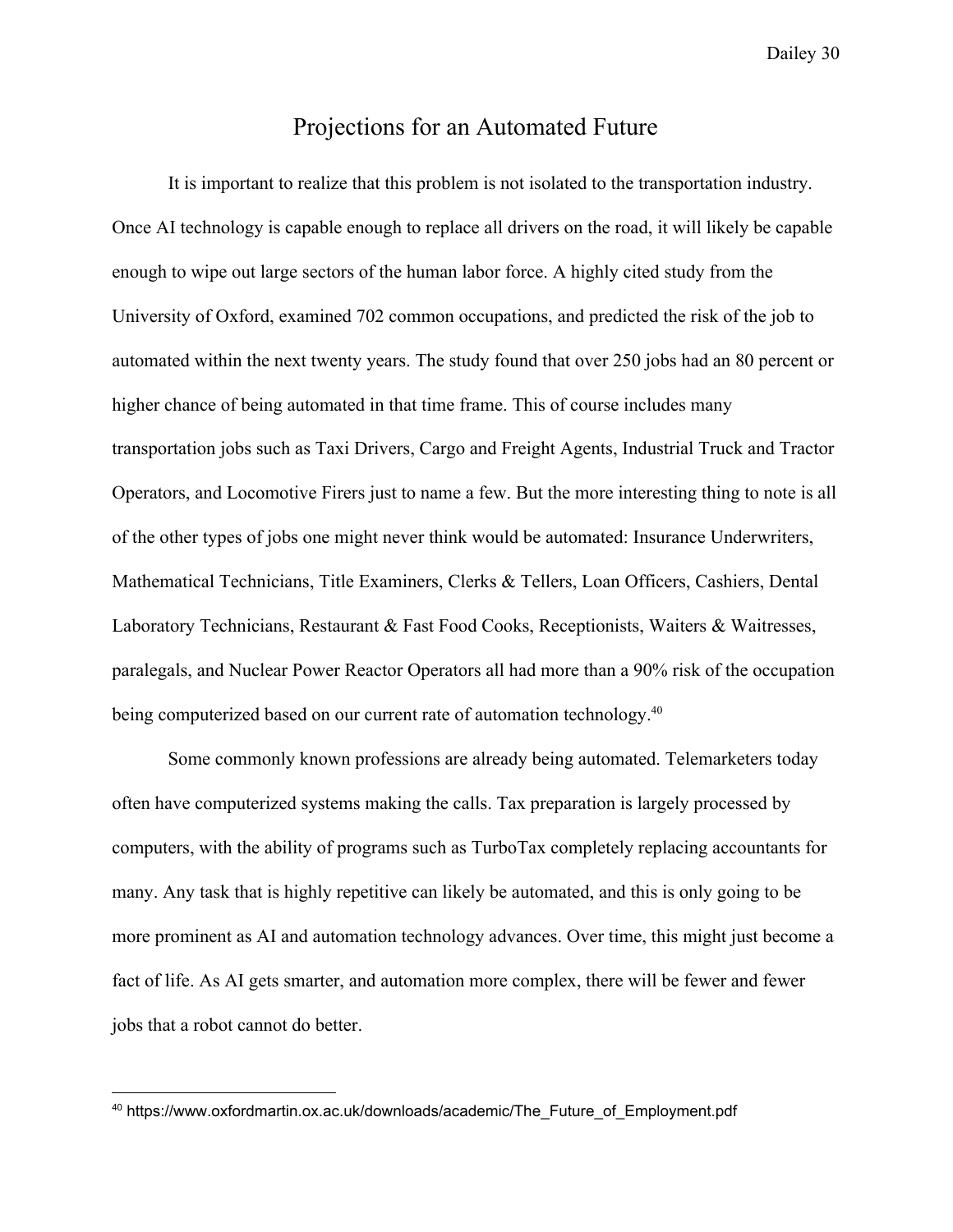### **Conclusion**

### The Power of Human Adaptability

While there are many societal ramifications that automation and driverless cars will bring, the real lesson to be learned here is that these technological advancements are inevitable, and rather than fear them, we should prepare ourselves for how to handle them. Humans have never been able to stop technological progress, and even though they have been able to slow it down, like the acceptance of the automated elevator, they will not be able to prevent change forever.

There is little that can be done to prevent AI and automation, and so our best course of action is to learn to use them for the tools that they are. For a long time computers seemed like a scary proposition as well, but now the vast majority of Americans keep one in their back pocket, and could not imagine life without them. In 2017, about 92% of younger adults aged 18 to 29 owned a smartphone.

Humanity has gone through many labor revolutions before in our history. We started as hunter-gatherers for thousands of years, and then for thousands more worked as an agricultural society. In 1870, almost fifty percent of employed citizens worked in agriculture, supplying to about 5 people on average with their products.<sup> $41$ </sup> Now, no more than 2% of the population works in agriculture, supplying for the vast majority of the nation. This is all thanks to the industrial revolution, which allowed mechanical machines to perform all of the manual labor that agriculture requires. The Automation revolution may be very similar.

<sup>41</sup> https://www.bls.gov/opub/mlr/1981/11/art2full.pdf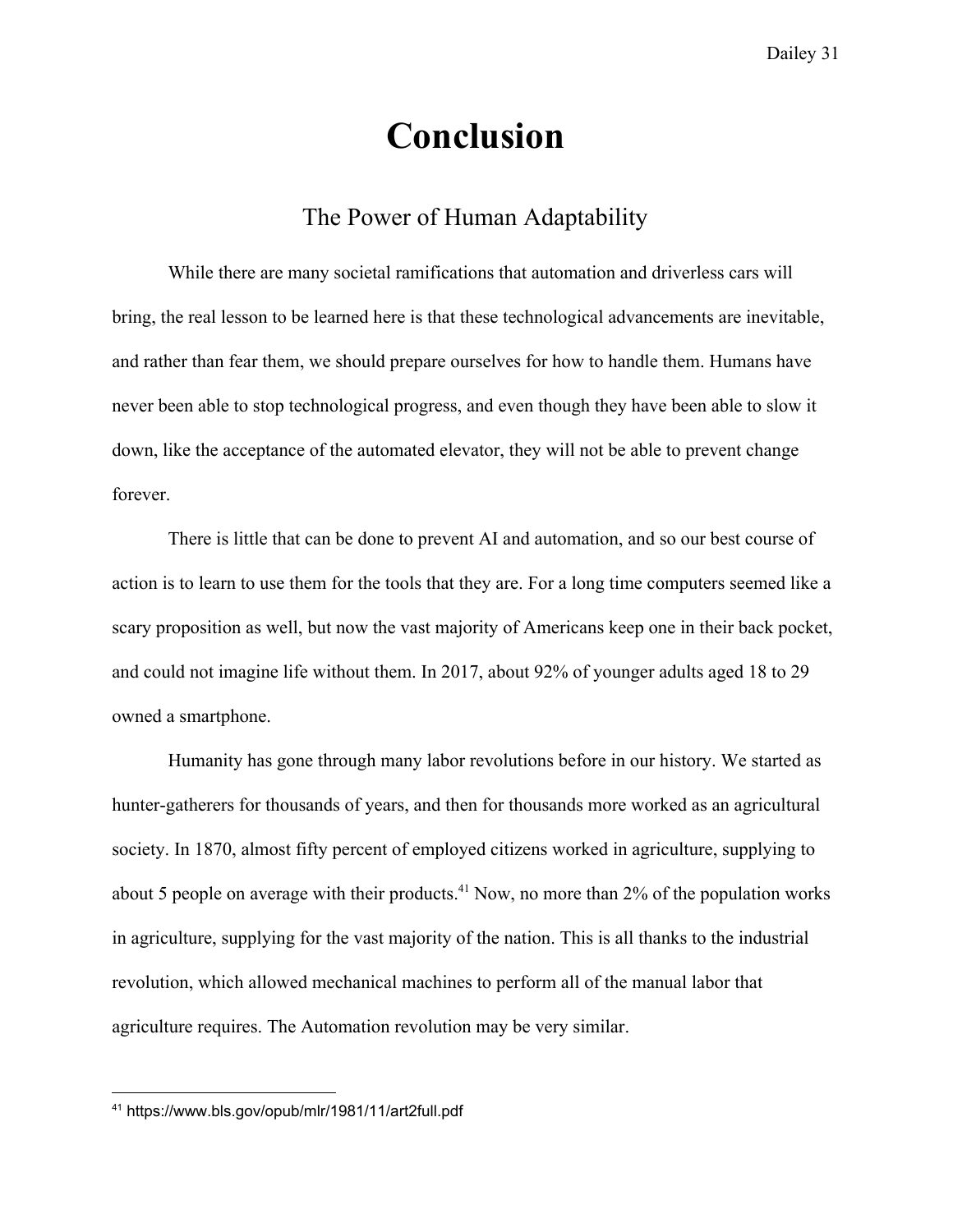Humans are able to adapt quickly; Even during the great depression that perhaps was partly caused due to our transition into an industrial society, we were able to enact public policy that got the country back on track. Some of the foundations for our current social policy were formed during our lowest years as a labor force. Even if our worst fears about automation came true and 90% of the population was unemployable, humanity would not be doomed quite yet. Just like the great depression, society could still enact policy that helps everyone benefit from the advancements in automation. There are likely jobs that humans cannot even begin to think of right now that will be necessary in the future. A Universal Basic Income, where every family gets enough from wealth distribution to live comfortably, is also a commonly considered solution. But the important thing is that we do our best to come together as a society and start talking about these issues before they are out of our hands. We have gotten through economic and labor changes before, and we can do it again. Humans have been able to adapt through all progress we have pushed upon ourselves so far, and will undoubtedly do so for the rest of our days.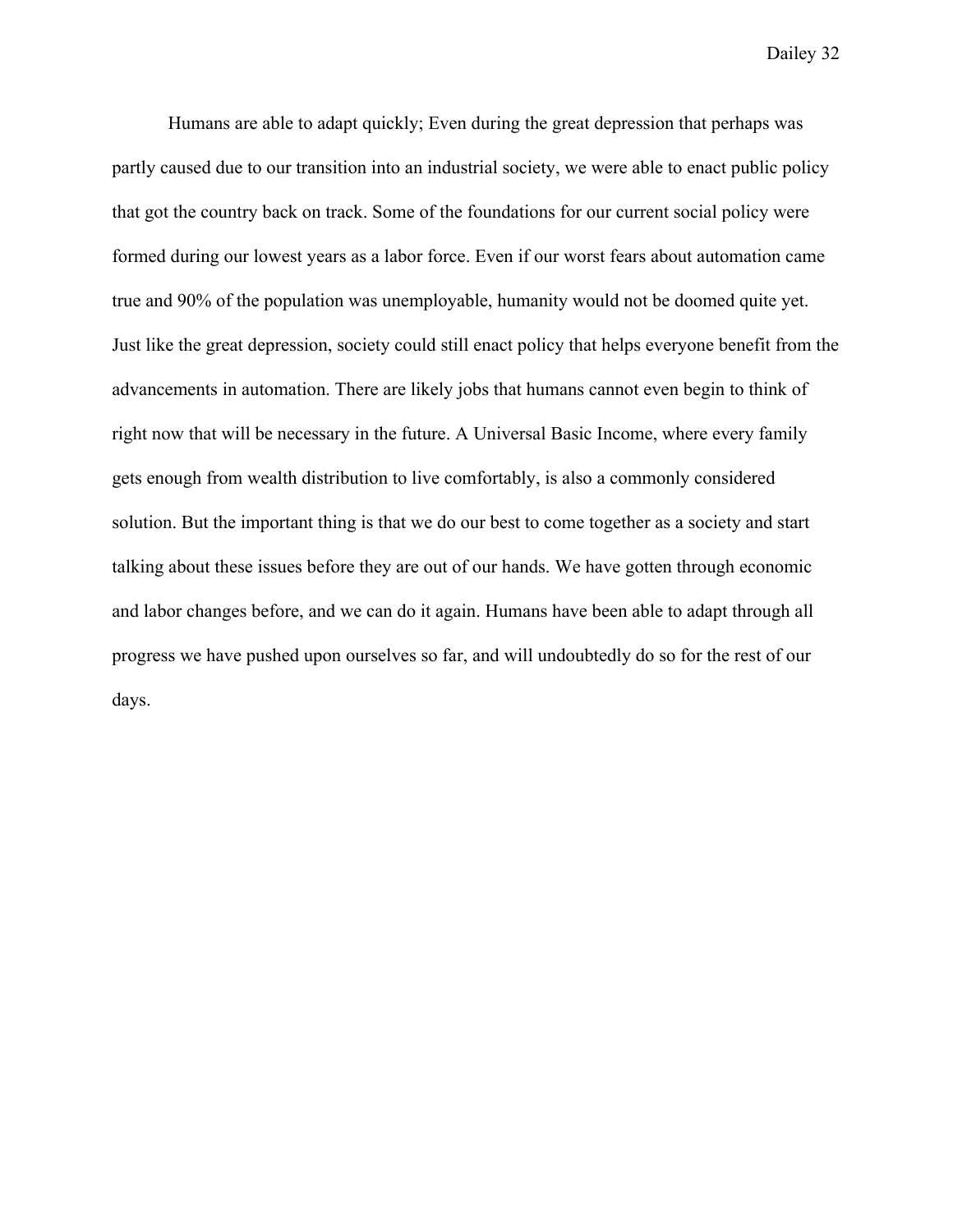#### Works Cited

"Amazon Prime Air." *Amazon*,

www.amazon.com/Amazon-Prime-Air/b?ie=UTF8&node=8037720011.

"Benz Patent Motor Car." *Mercedes-Benz*, 18 Dec. 2014,

www.mercedes-benz.com/en/mercedes-benz/classic/history/benz-patent-motor-car/.

- Bertoncello, Michele, and Dominik Wee. "Ten Ways Autonomous Driving Could Redefine the Automotive World." *McKinsey & Company*, June 2015, www.mckinsey.com/industries/automotive-and-assembly/our-insights/ten-ways-autonom ous-driving-could-redefine-the-automotive-world.
- Borroz, Tony. "July 30, 1898: Car Ads Get Rolling." *Wired*, Conde Nast, 4 June 2017, www.wired.com/2009/07/dayintech-0730/.
- Chafkin, Max. "Uber's First Self-Driving Fleet Arrives in Pittsburgh This Month."

*Bloomberg.com*, Bloomberg, 18 Aug. 2016,

www.bloomberg.com/news/features/2016-08-18/uber-s-first-self-driving-fleet-arrives-inpittsburgh-this-month-is06r7on.

- Crockett, Molly. "The Trolley Problem: Would You Kill One Person to Save Many Others?" *The Guardian*, Guardian News and Media, 12 Dec. 2016, www.theguardian.com/science/head-quarters/2016/dec/12/the-trolley-problem-would-yo u-kill-one-person-to-save-many-others.
- Daly, Patricia A. "Agricultural Employment: Has the Decline Ended?" *Monthly Labor Review*, Nov. 1981, pp. 11–17., www.bls.gov/opub/mlr/1981/11/art2full.pdf.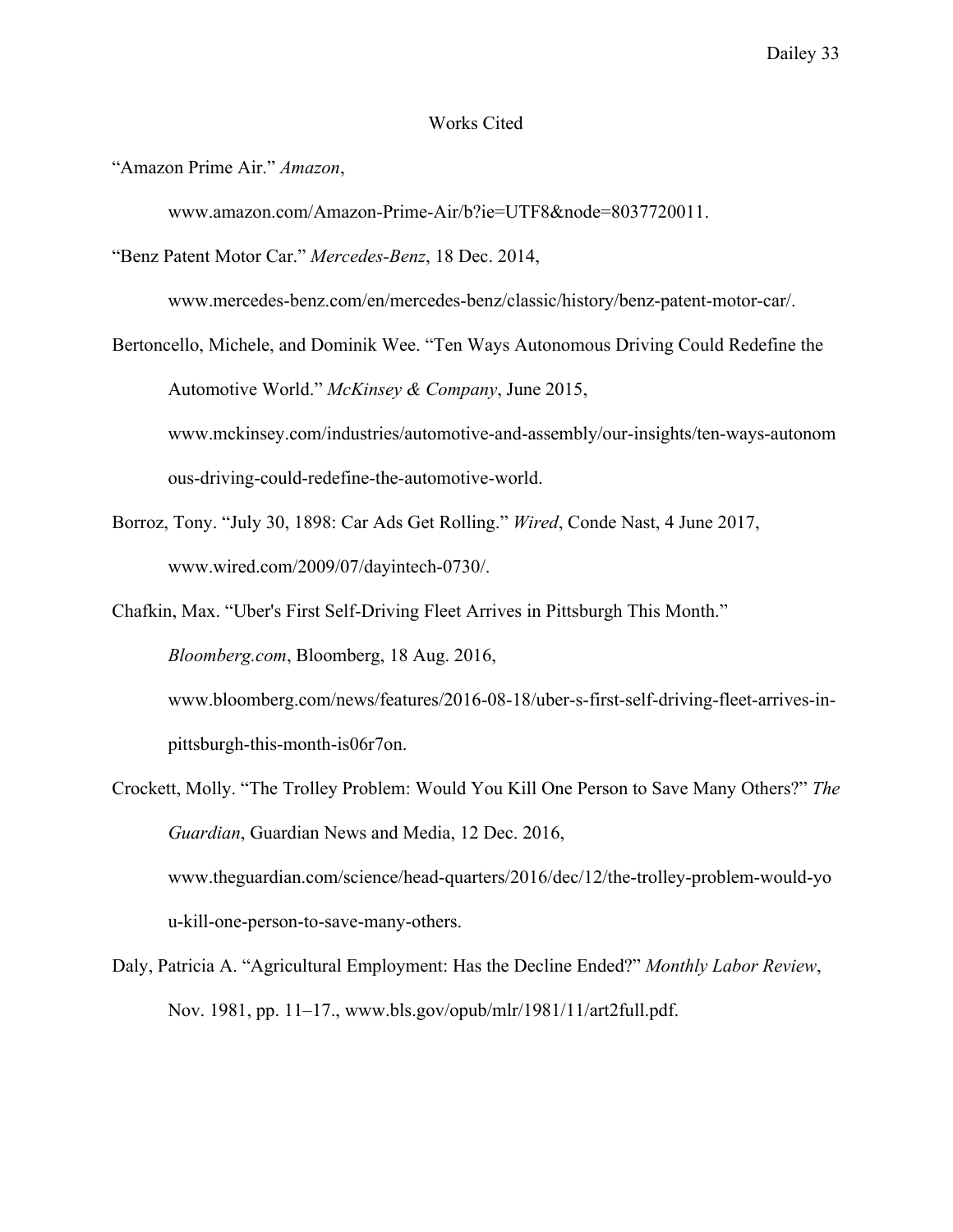- DeBord, Matthew. "GM Just Revealed a Fully Autonomous Electric Car and It Doesn't Have a Steering Wheel." *Business Insider*, Business Insider, 12 Jan. 2018, www.businessinsider.com/gm-cruise-fully-autonomous-electric-car-no-steering-wheel-20 18-1.
- "Economic Impact on Transportation." *Bureau of Transportation Statistics*, www.rita.dot.gov/bts/programs/freight\_transportation/html/transportation.html.
- Fagnant, Daniel J., and Kara Kockelman. "Preparing a Nation for Autonomous Vehicles: Opportunities, Barriers and Policy Recommendations." *Transportation Research Part A: Policy and Practice*, vol. 77, 2015, pp. 167–181., doi:10.1016/j.tra.2015.04.003.
- Frey, Carl Benedikt, and Michael A. Osborne. "The Future of Employment: How Susceptible Are Jobs to Computerisation?" *Technological Forecasting and Social Change*, vol. 114, 2017, pp. 254–280., doi:10.1016/j.techfore.2016.08.019.
- Garfinkel, Simson. "Hackers Are the Real Obstacle for Self-Driving Vehicles." *MIT Technology Review*, MIT Technology Review, 19 Oct. 2017, www.technologyreview.com/s/608618/hackers-are-the-real-obstacle-for-self-driving-vehi

cles/.

"How Much Does a New Semi Truck Cost?" *Cost Owl*,

www.costowl.com/automotive/auto-semi-truck-new-cost.html.

"Journey – Waymo." *Waymo*, waymo.com/journey/.

Kolakowski, Mark. "How Robots Rule the Stock Market (SPX, DJIA)." *Investopedia*, 19 June 2017, www.investopedia.com/news/how-robots-rule-stock-market-spx-djia/.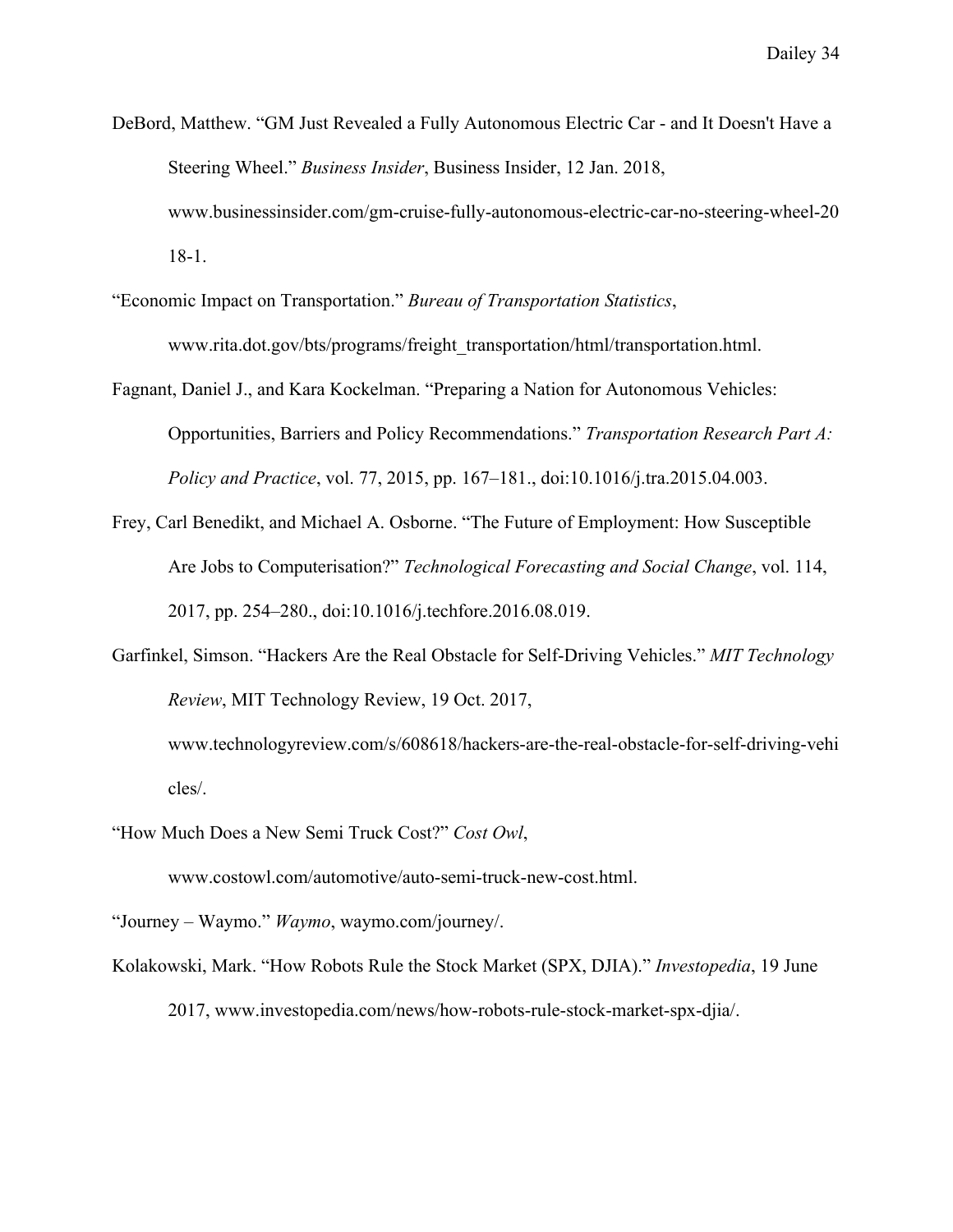Marshall, Aarian. "Congress Unites to Spread Self-Driving Cars Across America." *Wired*, Conde Nast, 6 Sept. 2017, www.wired.com/story/congress-self-driving-car-law-bill/.

McCurry, Justin. "Japanese Company Replaces Office Workers with Artificial Intelligence." *The Guardian*, Guardian News and Media, 5 Jan. 2017, www.theguardian.com/technology/2017/jan/05/japanese-company-replaces-office-worke rs-artificial-intelligence-ai-fukoku-mutual-life-insurance.

"Model T - Facts & Summary." *History*, A+E Networks, 2010, www.history.com/topics/model-t.

Morris, David. "Want to Know Why Uber and Automation Really Matter? Here's Your Answer." *Fortune*, 13 Mar. 2016,

fortune.com/2016/03/13/cars-parked-95-percent-of-time/.

"Motor Vehicle Safety." *Centers for Disease Control and Prevention*, Centers for Disease Control and Prevention, 16 June 2017,

www.cdc.gov/motorvehiclesafety/impaired\_driving/impaired-drv\_factsheet.html.

Mueller, Benjamin, et al. "Terror Attack Kills 8 and Injures 11 in Manhattan." *The New York Times*, The New York Times, 31 Oct. 2017,

www.nytimes.com/2017/10/31/nyregion/police-shooting-lower-manhattan.html.

- Sachdev, Shikhar. "The Trolley Problem Explained." *Shikhar Sachdev*, 22 Jan. 2017, shikharsachdev.com/trolley-problem/.
- Salem, Deborah J., and Andrew N. Rowan. "The Demographics of the U.S. Equine Population." *The State of the Animals IV, 2007*, Humane Society Press, 2007.
- "Self-Driving Vehicles Enacted Legislation." *National Conference of State Legislatures*, 22 Mar. 2018,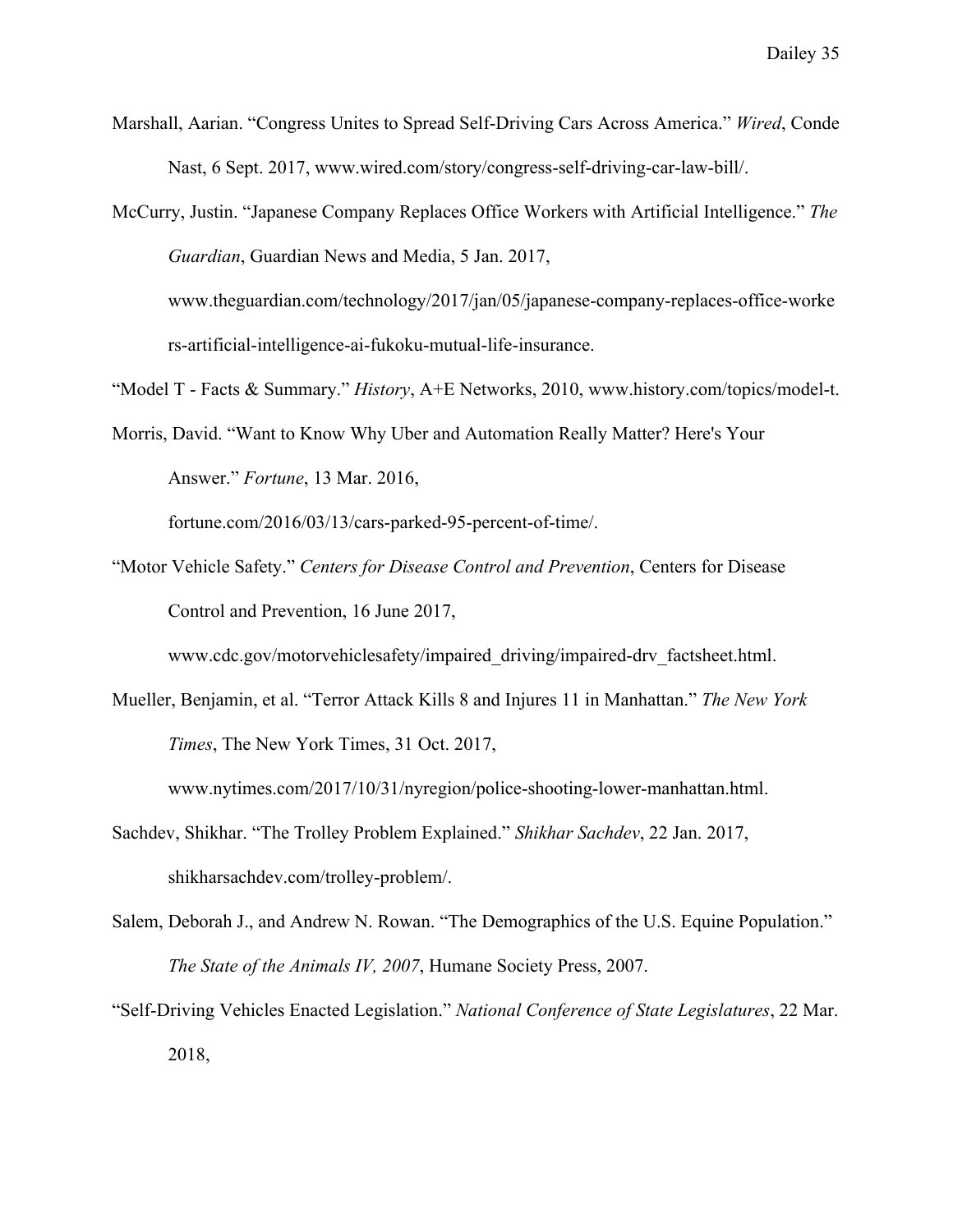www.ncsl.org/research/transportation/autonomous-vehicles-self-driving-vehicles-enacted -legislation.aspx.

Stern, Raphael E., et al. "Dissipation of Stop-and-Go Waves via Control of Autonomous Vehicles: Field Experiments." *Transportation Research Part C: Emerging Technologies*, vol. 89, 2018, pp. 205–221., doi:10.1016/j.trc.2018.02.005.

Stewart, Jack. "Mapped: The Top 263 Companies Racing Toward Self-Driving Cars." *Wired*, Conde Nast, 6 Oct. 2017,

www.wired.com/2017/05/mapped-top-263-companies-racing-toward-autonomous-cars/.

- "Taxonomy and Definitions for Terms Related to Driving Automation Systems for On-Road Motor Vehicles." *SAE International*, 30 Sept. 2016, doi:10.4271/j3016\_201609.
- Taylor, Michael. "The Level 3 Audi A8 Will Almost Be The Most Important Car In The World." *Forbes*, Forbes Magazine, 10 Sept. 2017,

www.forbes.com/sites/michaeltaylor/2017/09/10/tthe-level-3-audi-a8-will-almost-be-themost-important-car-in-the-world/.

"Tesla Semi." *Tesla*, www.tesla.com/semi.

- There will be a shortage of nearly 50,000 truckers in the United States the end of this year. "Truck Drivers Wanted. Pay: \$73,000." *CNNMoney*, Cable News Network, 9 Oct. 2015, money.cnn.com/2015/10/09/news/economy/truck-driver-shortage/index.html.
- United States, Congress, Federal Highway Administration. "State Motor Vehicle Registrations." *State Motor Vehicle Registrations*, Federal Highway Administration, 1995. www.fhwa.dot.gov/ohim/summary95/mv200.pdf.